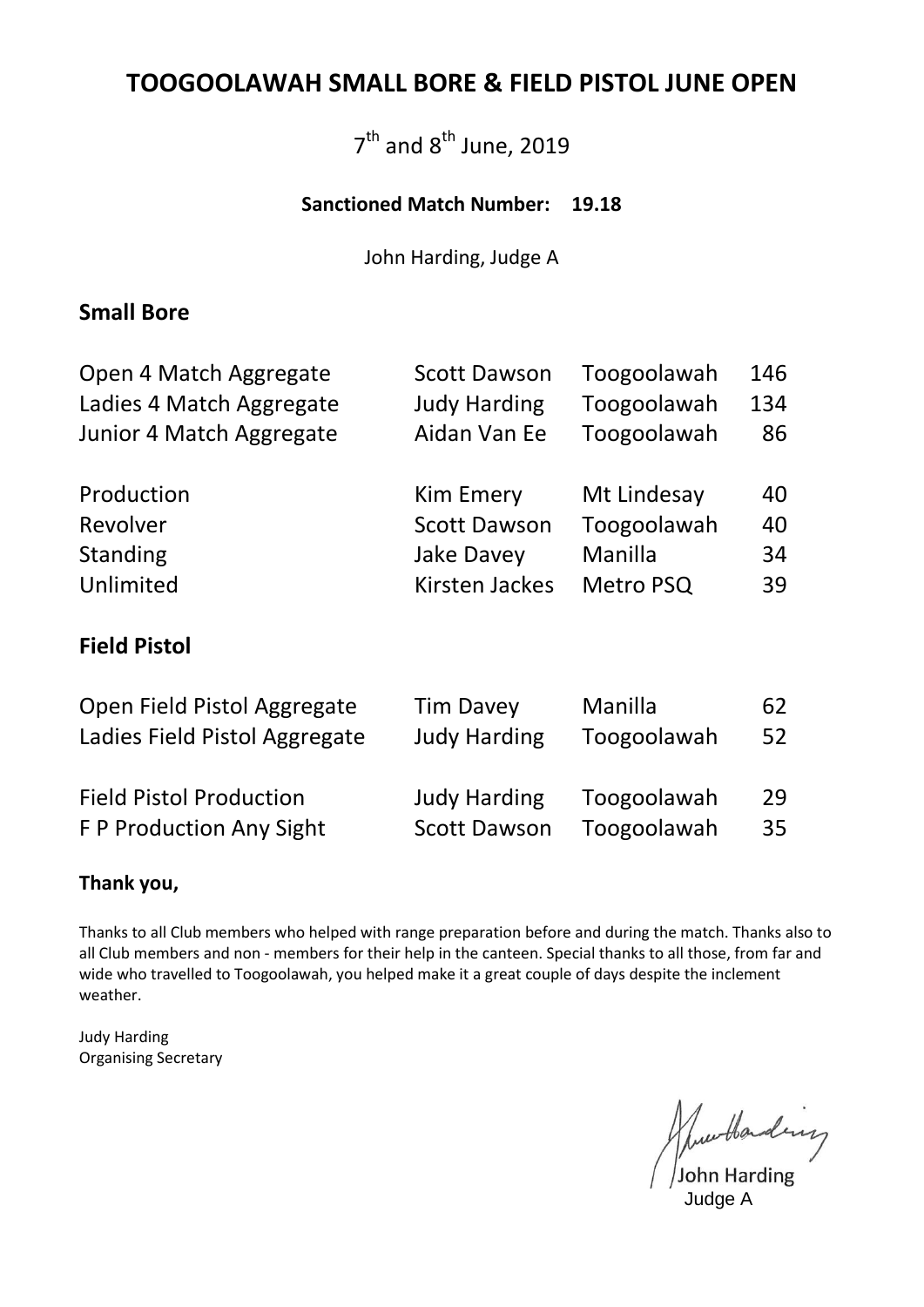#### **TOOGOOLAWAH PISTOL CLUB**

### **100m Open Aggregate**

|                  |          |                    |               |              |      | <b>Match Date</b> | 11-Jun-19        |                  |
|------------------|----------|--------------------|---------------|--------------|------|-------------------|------------------|------------------|
| <b>Aggregate</b> |          | <b>Top Surname</b> | <b>Name</b>   | <b>Club</b>  | Prod | <b>Rev</b>        | <b>Stan</b>      | <b>Unlim</b>     |
| 146              | $\Omega$ | <b>DAWSON</b>      | Scott         | Toogoolawah  | 40   | 40                | 27               | 39               |
| 143              | $\Omega$ | <b>DAVEY</b>       | Jake          | Manilla      | 39   | 36                | 34               | 34               |
| 139              | $\Omega$ | <b>DAVEY</b>       | Tim           | Manilla      | 38   | 35                | 31               | 35               |
| 136              | 0        | <b>ARDEN</b>       | <b>Mick</b>   | Euroa        | 40   | 39                | 25               | 32               |
| 135              | 0        | <b>EMERY</b>       | Kim           | Mt Lindesay  | 40   | 36                | 26               | 33               |
| 134              | 0        | <b>HARDING</b>     | Judy          | Toogoolawah  | 39   | 35                | 29               | 31               |
| 133              | 0        | <b>ANDERSON</b>    | Tim           | Narrabri     | 37   | 37                | 26               | 33               |
| 127              | 0        | <b>JACKES</b>      | Kirsten       | Metro PSQ    | 36   | 36                | 16               | 39               |
| 119              | 0        | <b>HARDING</b>     | John          | Metro PSQ    | 34   | 30                | 23               | 32               |
| 117              | $\Omega$ | <b>HANFLING</b>    | Jim           | Toogoolawah  | 35   | 31                | 26               | 25               |
| 116              | $\Omega$ | <b>DAWSON</b>      | Greg          | Armidale     | 38   | 32                | 21               | 25               |
| 113              | $\Omega$ | <b>BROWN</b>       | Richard       | Kurrajong    | 37   | 35                | 14               | 27               |
| 109              | 0        | <b>WILLIAMS</b>    | Philip        | Mt Lindesay  | 35   | 33                | 17               | 24               |
| 108              | 0        | <b>LEDGER</b>      | <b>Drew</b>   | Metro PSQ    | 34   | 30                | 16               | 28               |
| 107              | 0        | <b>SHIRLEY</b>     | Adrian        | Toogoolawah  | 32   | 26                | 20               | 29               |
| 106              | 0        | <b>KENNINGTON</b>  | Peter         | Metro PSQ    | 30   | 33                | 16               | 27               |
| 104              | 0        | <b>INGRAM</b>      | David         | Metro PSQ    | 36   | 23                | 17               | 28               |
| 101              | 0        | <b>ROSSETTO</b>    | Gianni        | Rockhampton  | 35   | 28                | 17               | 21               |
| 100              | 0        | <b>ANDERSON</b>    | Terry         | Narrabri     | 28   | 25                | 26               | 21               |
| 97               | 0        | <b>STANFIELD</b>   | Frank         | Metro PSQ    | 29   | 28                | 11               | 29               |
| 95               | 0        | <b>RICKETTS</b>    | Robin         | Metro PSQ    | 34   | 26                | $\mathbf 0$      | 35               |
| 91               | $\Omega$ | <b>DAY</b>         | <b>Brian</b>  | Toogoolawah  | 34   | 30                | $\overline{4}$   | 23               |
| 86               |          | 0 VAN EE           | Aidan         | Toogoolawah  | 22   | 29                | 16               | 19               |
| 82               |          | 0 ARCHIBALD        | Carmel        | Armidale     | 31   | 17                | 20               | 14               |
| 72               | 0        | <b>BENNETT</b>     | Jeff          | Childers R&P | 17   | 17                | 16               | 22               |
| 70               | 0        | <b>CHAPLIN</b>     | lan           | Toogoolawah  | 20   | 28                | $\overline{7}$   | 15               |
| 65               | 0        | <b>LEWIS Jnr</b>   | <b>Steven</b> | Toogoolawah  | 35   | 30                | $\pmb{0}$        | $\boldsymbol{0}$ |
| 64               |          | 0 LEWIS            | Steven        | Toogoolawah  | 18   | 21                | 9                | 16               |
| 61               | $\Omega$ | <b>GILL</b>        | Barry         | Rockhampton  | 24   | 22                | $\overline{7}$   | 8                |
| 59               | $\Omega$ | <b>SCHMIDT</b>     | Judith        | Toogoolawah  | 14   | 26                | $\boldsymbol{0}$ | 19               |
| 49               | 0        | <b>SMITH</b>       | Alan          | Toogoolawah  | 20   | 13                | 8                | 8                |
| 43               | 0        | <b>TODKILL</b>     | Graham        | Metro PSQ    | 24   | 0                 | 19               | $\mathbf 0$      |
| 38               | $\Omega$ | <b>BLAYDEN</b>     | Richard       | Metro PSQ    | 38   | $\overline{0}$    | $\overline{0}$   | $\mathbf 0$      |

#### **100m Women's Aggregate**

|                              |                  |             |             |             | <b>Match Date</b> | 11-Jun-19    |      |
|------------------------------|------------------|-------------|-------------|-------------|-------------------|--------------|------|
| <b>Aggregate Top Surname</b> |                  | <b>Name</b> | <b>Club</b> | <b>Prod</b> | <b>Rev</b>        | <b>Stand</b> | Unli |
| 134                          | <b>HARDING</b>   | Judy        | Toogoolawah | 39          | 35                | 29           | 31   |
| 127                          | <b>JACKES</b>    | Kirsten     | Metro PSQ   | 36          | 36                | 16           | 39   |
| 82                           | <b>ARCHIBALD</b> | Carmel      | Armidale    | 31          | 17                | 20           | 14   |
| 59                           | <b>SCHMIDT</b>   | Judith      | Toogoolawah | 14          | 26                |              | 19   |

#### **100m Junior Aggregate**

|                              |          |             |             | Match Date 11-Jun-19 |    |                  |       |
|------------------------------|----------|-------------|-------------|----------------------|----|------------------|-------|
| <b>Aggregate Top Surname</b> |          | <b>Name</b> | <b>Club</b> | Prod                 |    | <b>Rev</b> Stand | Unlim |
| 86                           | 0 VAN EE | Aidan       | Toogoolawah | 22                   | 29 | 16.              | 19    |

Judge A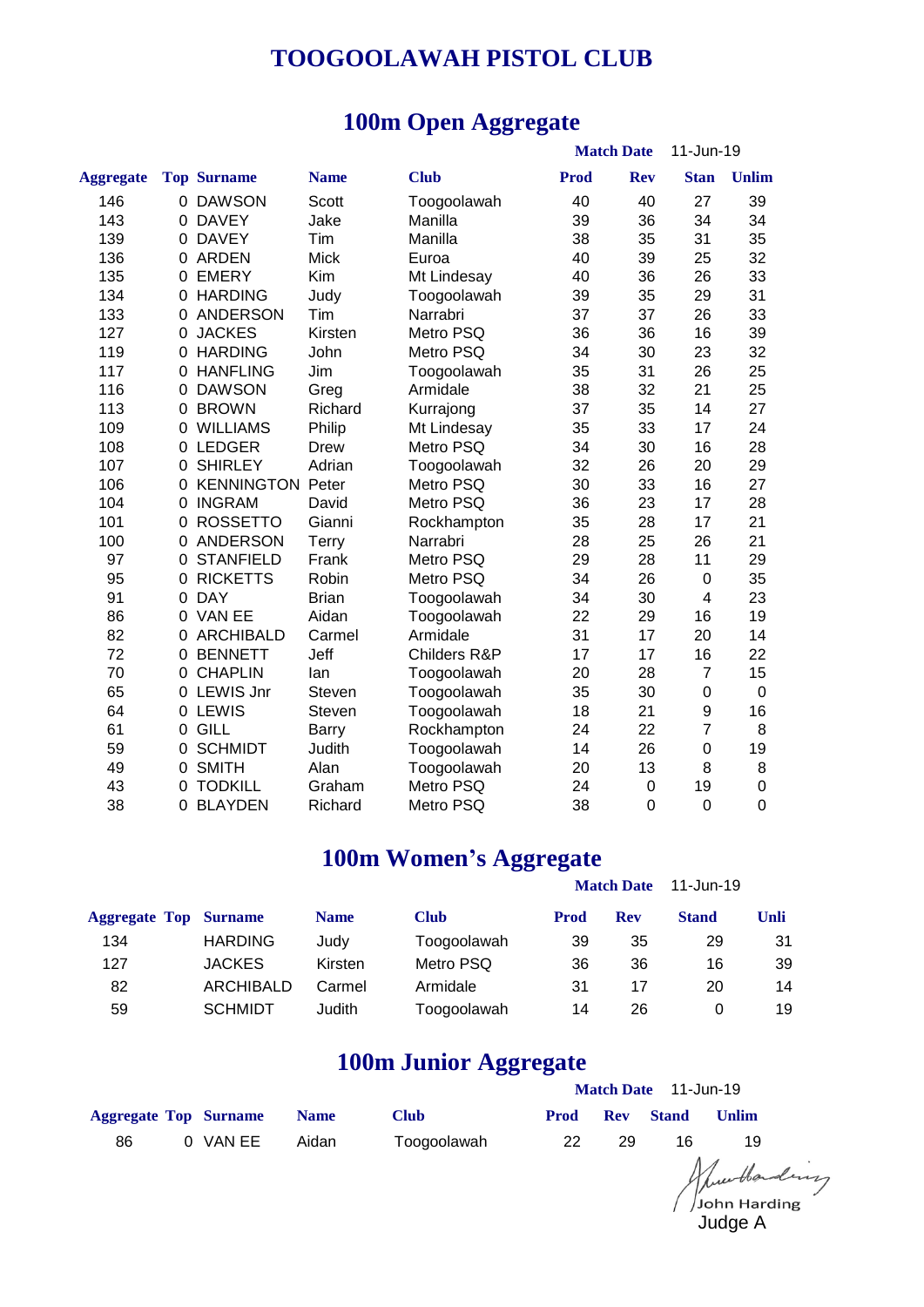### **Field Pistol Aggregate**

**Match Date** 11-Jun-19

|                  |                  |              |              | wiaith <i>D</i> ale | 11-JUIL-1 <i>3</i> |
|------------------|------------------|--------------|--------------|---------------------|--------------------|
| <b>Aggregate</b> | <b>Surname</b>   | <b>Name</b>  | <b>Club</b>  | <b>Production</b>   | <b>Any Sight</b>   |
| 62               | <b>DAVEY</b>     | Tim          | Manilla      | 27                  | 35                 |
| 61               | <b>DAVEY</b>     | Jake         | Manilla      | 26                  | 35                 |
| 61               | <b>DAWSON</b>    | <b>Scott</b> | Toogoolawah  | 26                  | 35                 |
| 56               | <b>ANDERSON</b>  | Tim          | Narrabri     | 22                  | 34                 |
| 56               | <b>EMERY</b>     | Kim          | Mt Lindesay  | 26                  | 30                 |
| 55               | <b>ARDEN</b>     | <b>Mick</b>  | Euroa        | 26                  | 29                 |
| 55               | <b>ANDERSON</b>  | <b>Terry</b> | Narrabri     | 23                  | 32                 |
| 52               | <b>HARDING</b>   | Judy         | Toogoolawah  | 29                  | 23                 |
| 49               | <b>DAWSON</b>    | Greg         | Armidale     | 26                  | 23                 |
| 48               | <b>KENNINGT</b>  | Peter        | Metro PSQ    | 24                  | 24                 |
| 47               | <b>TODKILL</b>   | Graham       | Metro PSQ    | 21                  | 26                 |
| 46               | <b>HARDING</b>   | John         | Metro PSQ    | 20                  | 26                 |
| 45               | <b>JACKES</b>    | Kirsten      | Metro PSQ    | 25                  | 20                 |
| 44               | <b>WILLIAMS</b>  | Philip       | Mt Lindesay  | 22                  | 22                 |
| 44               | <b>COOK</b>      | <b>Barry</b> | Metro PSQ    | 22                  | 22                 |
| 41               | <b>ARCHIBALD</b> | Carmel       | Armidale     | 17                  | 24                 |
| 39               | <b>SHIRLEY</b>   | Adrian       | Toogoolawah  | 17                  | 22                 |
| 38               | <b>ROSSETTO</b>  | Gianni       | Rockhampton  | 18                  | 20                 |
| 38               | <b>STANFIELD</b> | Frank        | Metro PSQ    | 19                  | 19                 |
| 35               | <b>LEDGER</b>    | Drew         | Metro PSQ    | 12 <sup>2</sup>     | 23                 |
| 35               | <b>CHAPLIN</b>   | lan          | Toogoolawah  | 14                  | 21                 |
| 32               | <b>CLARK</b>     | Michelle     | Metro PSQ    | 21                  | 11                 |
| 30               | <b>DAY</b>       | <b>Brian</b> | Toogoolawah  | 12                  | 18                 |
| 29               | <b>GILL</b>      | <b>Barry</b> | Rockhampton  | 17                  | 12                 |
| 27               | <b>FURLER</b>    | Wayne        | Toogoolawah  | 12                  | 15                 |
| 27               | <b>SMITH</b>     | Alan         | Toogoolawah  | 12                  | 15                 |
| 26               | <b>BENNETT</b>   | Jeff         | Childers R&P | 15                  | 11                 |
| 25               | <b>HANFLING</b>  | Jim          | Toogoolawah  | 25                  | $\mathbf 0$        |
| 23               | <b>BROWN</b>     | Richard      | Kurrajong    | $\overline{7}$      | 16                 |
| 22               | <b>LEWIS</b>     | Steven       | Toogoolawah  | 12                  | 10                 |
| 19               | <b>LEWIS Jnr</b> | Steven       | Toogoolawah  | 19                  | $\pmb{0}$          |
| 12               | <b>BLAYDEN</b>   | Richard      | Metro PSQ    | 12                  | $\mathbf 0$        |

### **Women's Field Pistol Aggregate**

|                  |                  |             |             | <b>Match Date</b> | 11-Jun-19        |
|------------------|------------------|-------------|-------------|-------------------|------------------|
| <b>Aggregate</b> | <b>Surname</b>   | <b>Name</b> | <b>Club</b> | <b>Production</b> | <b>Any Sight</b> |
| 52               | <b>HARDING</b>   | Judy        | Toogoolawah | 29                | 23               |
| 45               | <b>JACKES</b>    | Kirsten     | Metro PSQ   | 25                | 20               |
| 41               | <b>ARCHIBALD</b> | Carmel      | Armidale    | 17                | 24               |
| 32               | <b>CLARK</b>     | Michelle    | Metro PSQ   | 21                | 11               |

June thanking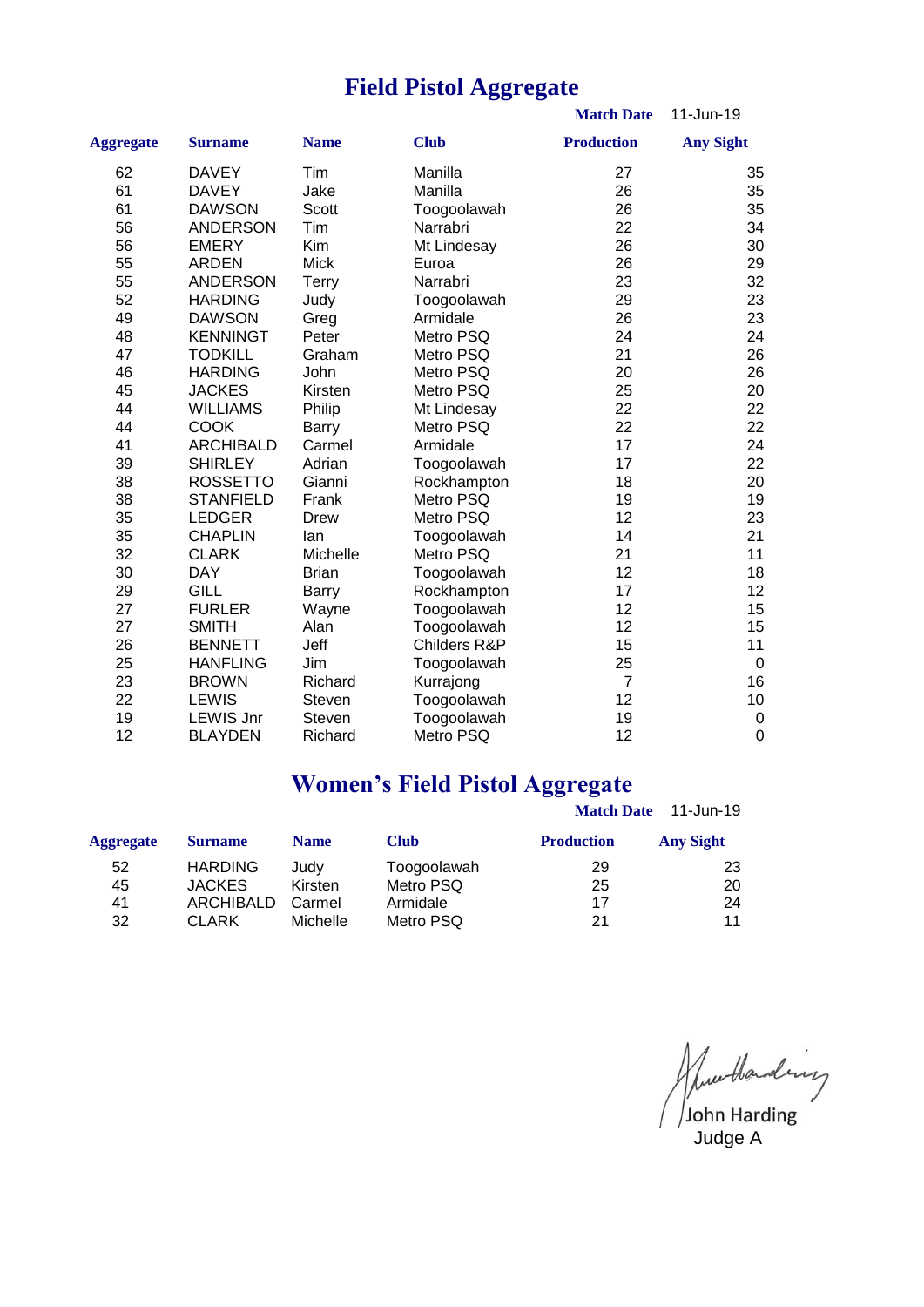|              |                           |                             |              |              |                  | <b>Match Date</b> |                 |                | 11-Jun-19 |                |
|--------------|---------------------------|-----------------------------|--------------|--------------|------------------|-------------------|-----------------|----------------|-----------|----------------|
| <b>Name</b>  | <b>Surname</b>            | <b>Club</b>                 | <b>Grade</b> | <b>Grade</b> | <b>Total Top</b> |                   | <b>Chic Pig</b> |                |           | Tur Ram        |
|              |                           |                             |              |              |                  |                   |                 |                |           |                |
| Kim          | <b>EMERY</b>              | Mt Lindesay                 | <b>INT</b>   |              | 40               | $\mathbf{1}$      | 10              | 1              | 10        | 10             |
| Scott        | <b>DAWSON</b>             | Toogoolawah                 | <b>INT</b>   |              | 40               | $\overline{2}$    | 10              | 1              | 10        | 10             |
| <b>Mick</b>  | <b>ARDEN</b>              | Euroa                       | <b>INT</b>   |              | 40               | 3                 | 10              | 1              | 10        | 10             |
| Jake         | <b>DAVEY</b>              | Manilla                     | <b>INT</b>   |              | 39               |                   | 10              | 1              | 9         | 10             |
| Judy         | <b>HARDING</b>            | Toogoolawah                 | <b>INT</b>   |              | 39               |                   | 10              | 1              | 10        | 9              |
| Greg         | <b>DAWSON</b>             | Armidale                    | AAA          |              | 38               |                   | 8               | 1              | 10        | 10             |
| Richard      | <b>BLAYDEN</b>            | Metro PSQ                   | <b>INT</b>   |              | 38               |                   | 10              | 9              | 10        | 9              |
| Tim          | <b>DAVEY</b>              | Manilla                     | <b>INT</b>   |              | 38               |                   | 10              | 1              | 9         | 9              |
| Tim          | ANDERSON Narrabri         |                             | <b>INT</b>   |              | 37               |                   | 10              | 1              | 9         | 8              |
| Richard      | <b>BROWN</b>              | Kurrajong                   | <b>INT</b>   |              | 37               |                   | 10              | 1              | 9         | 8              |
| David        | <b>INGRAM</b>             | Metro PSQ                   | AAA          |              | 36               |                   | 10              | 9              | 9         | 8              |
| Kirsten      | <b>JACKES</b>             | Metro PSQ                   | <b>INT</b>   |              | 36               |                   | 10              | 9              | 9         | 8              |
| Gianni       | <b>ROSSETTO</b>           | Rockhampton                 | AA           |              | 35               |                   | 9               | 1              | 6         | 10             |
| Jim          | <b>HANFLING</b>           | Toogoolawah                 | AAA          |              | 35               |                   | 8               | 9              | 9         | 9              |
| Steven       | <b>LEWIS Jnr</b>          | Toogoolawah                 | AA           |              | 35               |                   | 10              | 1              | 8         | $\overline{7}$ |
| Philip       | <b>WILLIAMS</b>           | Mt Lindesay                 | AAA          |              | 35               |                   | 10              | 1              | 8         | $\overline{7}$ |
| John         | <b>HARDING</b>            | Metro PSQ                   | <b>INT</b>   |              | 34               |                   | 10              | 7              | 8         | 9              |
| Robin        | <b>RICKETTS</b>           | Metro PSQ                   | AA           |              | 34               |                   | 10              | 9              | 6         | 9              |
| <b>Brian</b> | <b>DAY</b>                | Toogoolawah                 | AA           |              | 34               |                   | 9               | 1              | 8         | $\overline{7}$ |
| Drew         | <b>LEDGER</b>             | Metro PSQ                   | AAA          |              | 34               |                   | 9               | 1              | 8         | $\overline{7}$ |
| Adrian       | <b>SHIRLEY</b>            | Toogoolawah                 | AA           |              | 32               |                   | 10              | 8              | 6         | 8              |
| Carmel       | <b>ARCHIBALD Armidale</b> |                             | AA           |              | 31               |                   | 8               | 9              | 5         | 9              |
| Peter        |                           | <b>KENNINGTON Metro PSQ</b> | AAA          |              | 30               |                   | 10              | 1              | 6         | 4              |
| Frank        | STANFIELD Metro PSQ       |                             | AA           |              | 29               |                   | 10              | 9              | 3         | 7              |
| Terry        | ANDERSON Narrabri         |                             | AAA          |              | 28               |                   | 9               | 8              | 6         | 5              |
| Graham       | <b>TODKILL</b>            | Metro PSQ                   | AA           |              | 24               |                   | 6               | 8              | 3         | $\overline{7}$ |
| Barry        | <b>GILL</b>               | Rockhampton                 | AA           |              | 24               |                   | 8               | 7              | 4         | 5              |
| Aidan        | VAN EE                    | Toogoolawah                 | AA           |              | 22               |                   | 9               | 6              | 3         | 4              |
| Alan         | <b>SMITH</b>              | Toogoolawah                 | A            |              | 20               |                   | 6               | 6              | 3         | 5              |
| lan          | <b>CHAPLIN</b>            | Toogoolawah                 | AA           |              | 20               |                   | 9               | 6              | 3         | $\overline{c}$ |
| Steven       | <b>LEWIS</b>              | Toogoolawah                 | AAA          |              | 18               |                   | 10              | 1              | 8         | $\overline{7}$ |
| Jeff         | <b>BENNETT</b>            | Childers R&P                | AA           |              | 17               |                   | 6               | 5              | 4         | $\overline{c}$ |
| Judith       | <b>SCHMIDT</b>            | Toogoolawah                 | AA           |              | 14               |                   | $\mathbf{1}$    | $\mathfrak{S}$ | 4         | 6              |

## **100m Production Off Gun**

## **100m Revolver Off Gun**

|             |                |             |  |  | Match Date 11-Jun-19                   |  |
|-------------|----------------|-------------|--|--|----------------------------------------|--|
| <b>Name</b> | <b>Surname</b> | <b>Club</b> |  |  | Grade Grade Total Top Chic Pig Tur Ram |  |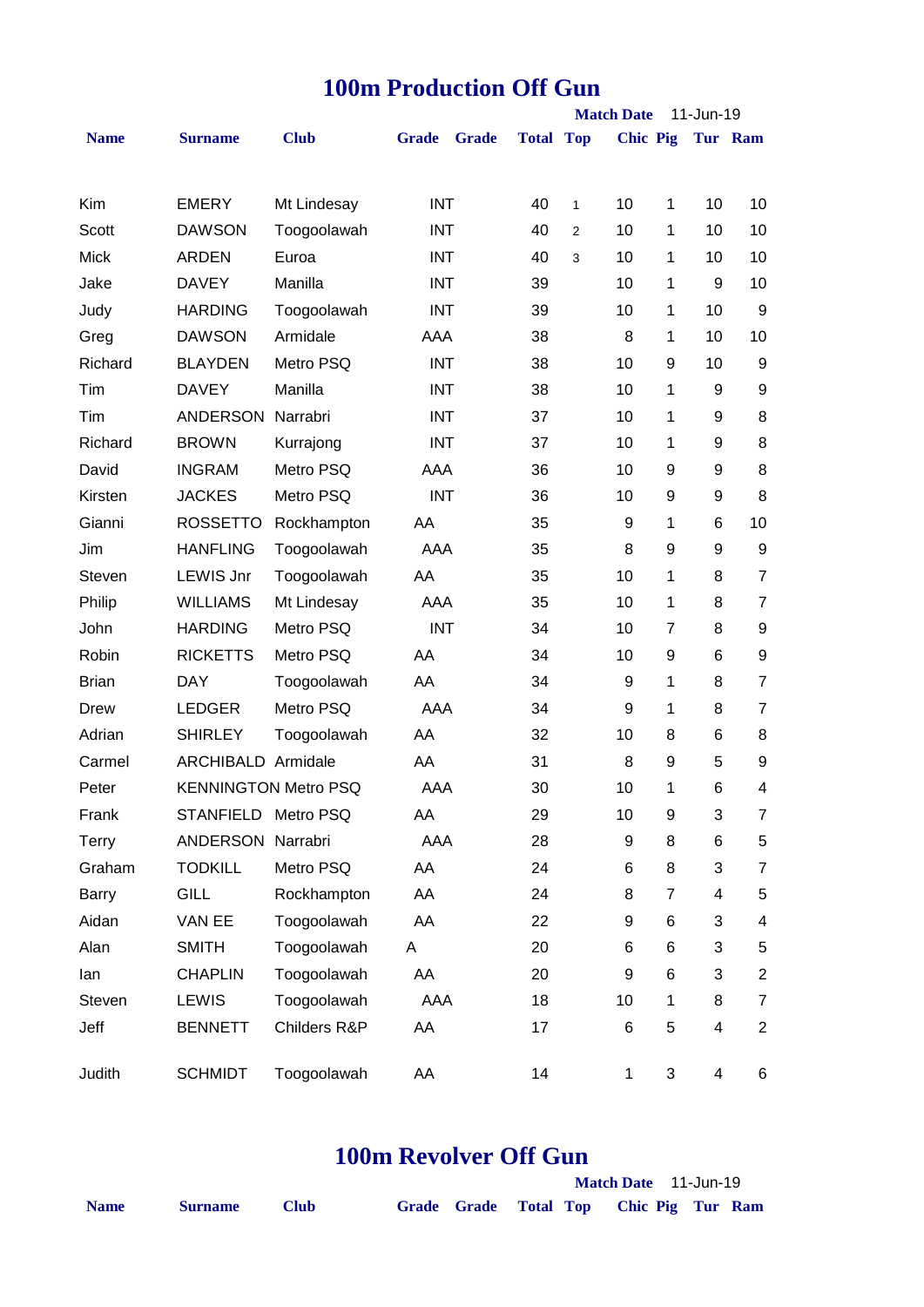| Scott        | <b>DAWSON</b>               | Toogoolawah  | <b>INT</b> | 40 | 10             | 1              | 10             | 10                      |
|--------------|-----------------------------|--------------|------------|----|----------------|----------------|----------------|-------------------------|
| <b>Mick</b>  | <b>ARDEN</b>                | Euroa        | <b>INT</b> | 39 | 10             | 1              | 9              | 10                      |
| Tim          | ANDERSON                    | Narrabri     | <b>INT</b> | 37 | 10             | 1              | 10             | $\overline{7}$          |
| Kim          | <b>EMERY</b>                | Mt Lindesay  | <b>INT</b> | 36 | 10             | 1              | 8              | 8                       |
| Jake         | <b>DAVEY</b>                | Manilla      | AAA        | 36 | 10             | 1              | 9              | $\overline{7}$          |
| Kirsten      | <b>JACKES</b>               | Metro PSQ    | <b>INT</b> | 36 | 10             | 1              | 10             | 6                       |
| Richard      | <b>BROWN</b>                | Kurrajong    | <b>INT</b> | 35 | 10             | 1              | 6              | 9                       |
| Tim          | <b>DAVEY</b>                | Manilla      | AAA        | 35 | 10             | 1              | $\overline{7}$ | 8                       |
| Judy         | <b>HARDING</b>              | Toogoolawah  | <b>INT</b> | 35 | 9              | 1              | 10             | 6                       |
| Philip       | <b>WILLIAMS</b>             | Mt Lindesay  | AAA        | 33 | 8              | 1              | $\overline{7}$ | 8                       |
| Peter        | <b>KENNINGTON Metro PSQ</b> |              | AAA        | 33 | 9              | 1              | 8              | 6                       |
| Greg         | <b>DAWSON</b>               | Armidale     | AA         | 32 | 9              | $\overline{7}$ | 8              | 8                       |
| Jim          | <b>HANFLING</b>             | Toogoolawah  | <b>AAA</b> | 31 | 10             | 9              | 9              | 3                       |
| <b>Drew</b>  | <b>LEDGER</b>               | Metro PSQ    | AAA        | 30 | 9              | 8              | 6              | $\overline{7}$          |
| Steven       | <b>LEWIS Jnr</b>            | Toogoolawah  | AA         | 30 | 9              | 8              | 6              | $\overline{7}$          |
| John         | <b>HARDING</b>              | Metro PSQ    | <b>INT</b> | 30 | 10             | 8              | 6              | 6                       |
| <b>Brian</b> | <b>DAY</b>                  | Toogoolawah  | AA         | 30 | 9              | 9              | $\overline{7}$ | 5                       |
| Aidan        | VAN EE                      | Toogoolawah  | AA         | 29 | 8              | 1              | 5              | 6                       |
| Gianni       | <b>ROSSETTO</b>             | Rockhampton  | AA         | 28 | $\overline{7}$ | 1              | 5              | 6                       |
| Frank        | <b>STANFIELD</b>            | Metro PSQ    | AA         | 28 | 9              | 8              | $\overline{7}$ | $\overline{\mathbf{4}}$ |
| lan          | <b>CHAPLIN</b>              | Toogoolawah  | AA         | 28 | 10             | 9              | 6              | 3                       |
| Judith       | <b>SCHMIDT</b>              | Toogoolawah  | AAA        | 26 | 8              | 9              | 3              | 6                       |
| Robin        | <b>RICKETTS</b>             | Metro PSQ    | AA         | 26 | 6              | 1              | 5              | 5                       |
| Adrian       | <b>SHIRLEY</b>              | Toogoolawah  | AA         | 26 | 9              | 1              | 4              | 3                       |
| <b>Terry</b> | ANDERSON Narrabri           |              | AAA        | 25 | 8              | 9              | 5              | 3                       |
| David        | <b>INGRAM</b>               | Metro PSQ    | AAA        | 23 | 10             | $\overline{7}$ | 3              | 3                       |
| Barry        | <b>GILL</b>                 | Rockhampton  | AA         | 22 | 9              | 6              | 3              | 4                       |
| Steven       | LEWIS                       | Toogoolawah  | B          | 21 | 6              | $\overline{7}$ | 3              | 5                       |
| Jeff         | <b>BENNETT</b>              | Childers R&P | AA         | 17 | 5              | 6              | $\overline{2}$ | 4                       |
| Carmel       | ARCHIBALD Armidale          |              | A          | 17 | 6              | 5              | 5              | 1                       |
| Alan         | <b>SMITH</b>                | Toogoolawah  | AA         | 13 | 5              | 5              | 0              | 3                       |

# **100m Standing Off Gun**

|              |                   |             |                              |                  | <b>Match Date</b> |                | 11-Jun-19      |                |
|--------------|-------------------|-------------|------------------------------|------------------|-------------------|----------------|----------------|----------------|
| <b>Name</b>  | <b>Surname</b>    | <b>Club</b> | <b>Grade</b><br><b>Grade</b> | <b>Total Top</b> | Chic Pig          |                | Tur Ram        |                |
| Jake         | <b>DAVEY</b>      | Manilla     | <b>INT</b>                   | 34               | 10                | 9              | 9              | 6              |
| Tim          | <b>DAVEY</b>      | Manilla     | <b>INT</b>                   | 31               | 7                 | 9              | $\overline{7}$ | 8              |
| Judy         | <b>HARDING</b>    | Toogoolawah | <b>INT</b>                   | 29               | 9                 | 8              | 5              | $\overline{7}$ |
| Scott        | <b>DAWSON</b>     | Toogoolawah | <b>INT</b>                   | 27               | 7                 | $\overline{7}$ | 6              | 7              |
| Tim          | ANDERSON Narrabri |             | <b>INT</b>                   | 26               | 7                 | 8              | 5              | 6              |
| <b>Kim</b>   | <b>EMERY</b>      | Mt Lindesay | <b>INT</b>                   | 26               | 9                 | 8              | 3              | 6              |
| <b>Terry</b> | ANDERSON Narrabri |             | AAA                          | 26               | 9                 | 8              | 5              | $\overline{4}$ |
| Jim          | <b>HANFLING</b>   | Toogoolawah | <b>INT</b>                   | 26               | 10                | 9              | 4              | 3              |
| <b>Mick</b>  | ARDEN             | Euroa       | <b>INT</b>                   | 25               | 6                 | 9              | 6              | $\overline{4}$ |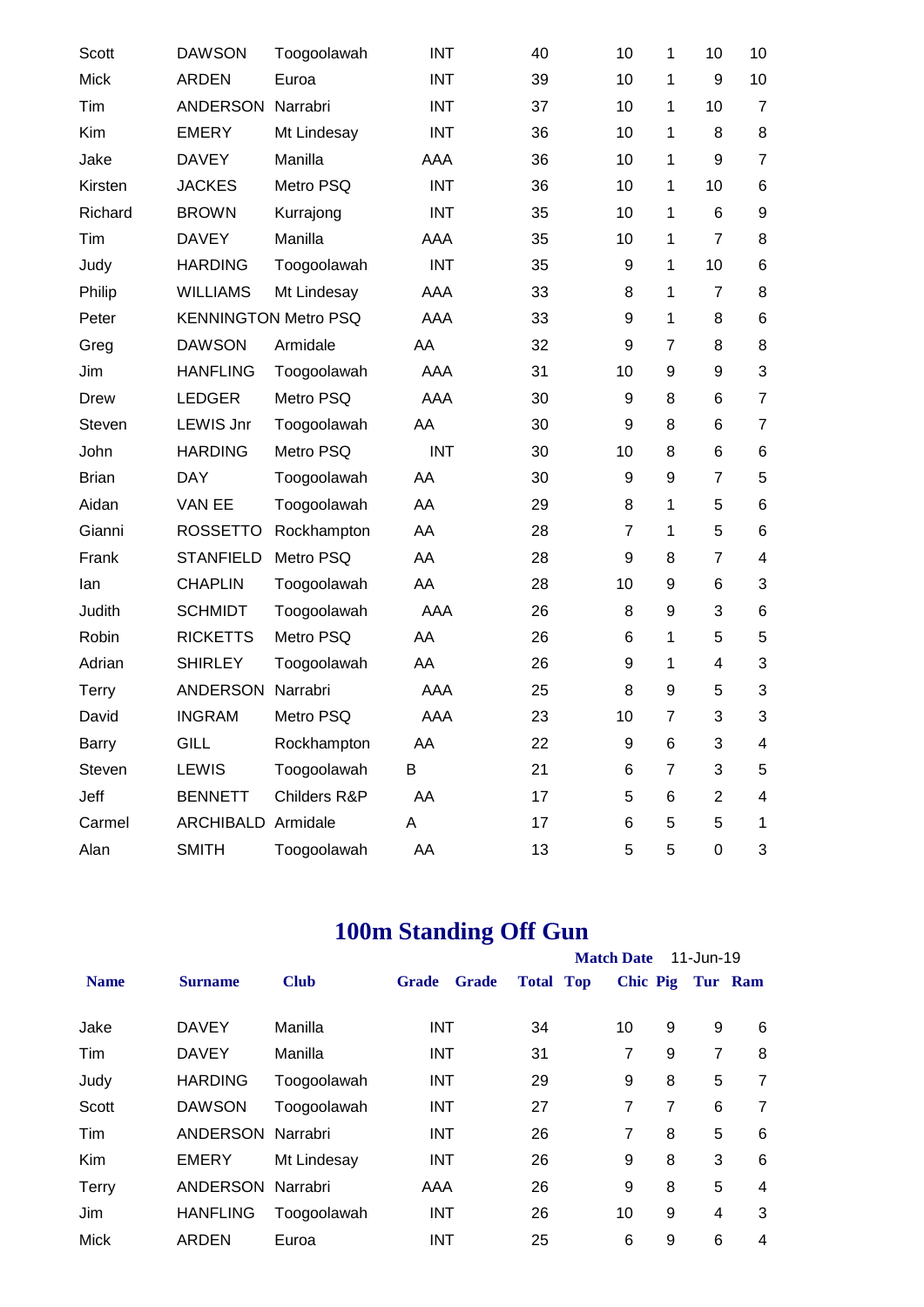| John         | <b>HARDING</b>   | Metro PSQ                   | <b>INT</b> | 23             | $\overline{7}$ | 9              | 3              | 4              |
|--------------|------------------|-----------------------------|------------|----------------|----------------|----------------|----------------|----------------|
| Greg         | <b>DAWSON</b>    | Armidale                    | AAA        | 21             | 8              | 4              | 5              | 4              |
| Carmel       | <b>ARCHIBALD</b> | Armidale                    | AA         | 20             | 4              | $\overline{7}$ | 4              | 5              |
| Adrian       | <b>SHIRLEY</b>   | Toogoolawah                 | A          | 20             | 5              | 6              | $\overline{7}$ | $\overline{2}$ |
| Graham       | <b>TODKILL</b>   | Metro PSQ                   | AA         | 19             | 4              | 6              | $\overline{2}$ | $\overline{7}$ |
| Philip       | <b>WILLIAMS</b>  | Mt Lindesay                 | AAA        | 17             | 4              | 5              | $\overline{2}$ | 6              |
| David        | <b>INGRAM</b>    | Metro PSQ                   | AA         | 17             | $\overline{7}$ | 5              | 1              | $\overline{4}$ |
| Gianni       | <b>ROSSETTO</b>  | Rockhampton                 | AA         | 17             | 6              | 5              | 4              | $\overline{2}$ |
| Peter        |                  | <b>KENNINGTON Metro PSQ</b> | AAA        | 16             | 0              | 9              | $\overline{2}$ | 5              |
| Jeff         | <b>BENNETT</b>   | <b>Childers R&amp;P</b>     | AA         | 16             | 6              | 4              | 1              | 5              |
| Aidan        | VAN EE           | Toogoolawah                 | Α          | 16             | 4              | 5              | 4              | 3              |
| Drew         | <b>LEDGER</b>    | Metro PSQ                   | AA         | 16             | 5              | 5              | 3              | 3              |
| Kirsten      | <b>JACKES</b>    | Metro PSQ                   | AAA        | 16             | 7              | 5              | 3              | 1              |
| Richard      | <b>BROWN</b>     | Kurrajong                   | AA         | 14             | $\overline{7}$ | 4              | 1              | $\overline{2}$ |
| Frank        | <b>STANFIELD</b> | Metro PSQ                   | AA         | 11             | 1              | $\overline{2}$ | 3              | 5              |
| Steven       | <b>LEWIS</b>     | Toogoolawah                 | B          | 9              | 4              | $\overline{2}$ | $\overline{2}$ | 1              |
| Alan         | <b>SMITH</b>     | Toogoolawah                 | Α          | 8              | 3              | 5              | $\Omega$       | $\mathbf 0$    |
| <b>Barry</b> | <b>GILL</b>      | Rockhampton                 | AA         | $\overline{7}$ | $\overline{2}$ | $\overline{2}$ | $\overline{2}$ | 1              |
| lan          | <b>CHAPLIN</b>   | Toogoolawah                 | A          | $\overline{7}$ | 3              | 4              | 0              | 0              |
| <b>Brian</b> | <b>DAY</b>       | Toogoolawah                 | Α          | 4              | 0              | 1              | $\overline{0}$ | 3              |
|              |                  |                             |            |                |                |                |                |                |

### **100m Unlimited Off Gun**

|              |                  |                             |              |              |                  |   | <b>Match Date</b> |                  | 11-Jun-19      |                 |
|--------------|------------------|-----------------------------|--------------|--------------|------------------|---|-------------------|------------------|----------------|-----------------|
| <b>Name</b>  | <b>Surname</b>   | <b>Club</b>                 | <b>Grade</b> | <b>Grade</b> | <b>Total Top</b> |   | <b>Chic Pig</b>   |                  |                | Tur Ram         |
| Kirsten      | <b>JACKES</b>    | Metro PSQ                   | AAA          |              | 39               | 1 | 10                | 1                | 9              | 10              |
| Scott        | <b>DAWSON</b>    | Toogoolawah                 | AAA          |              | 39               | 2 | 10                | 1                | 10             | 9               |
| Robin        | <b>RICKETTS</b>  | Metro PSQ                   | AA           |              | 35               |   | 8                 | 1                | 9              | 8               |
| Tim          | <b>DAVEY</b>     | Manilla                     | AAA          |              | 35               |   | 10                | 9                | 8              | 8               |
| Jake         | <b>DAVEY</b>     | Manilla                     | AAA          |              | 34               |   | 10                | 9                | 8              | $\overline{7}$  |
| Kim          | <b>EMERY</b>     | Mt Lindesay                 | <b>INT</b>   |              | 33               |   | 10                | 9                | $\overline{7}$ | $\overline{7}$  |
| Tim          | <b>ANDERSON</b>  | Narrabri                    | AAA          |              | 33               |   | 10                | $\boldsymbol{9}$ | 8              | 6               |
| <b>Mick</b>  | <b>ARDEN</b>     | Euroa                       | AAA          |              | 32               |   | 9                 | 1                | 6              | $\overline{7}$  |
| John         | <b>HARDING</b>   | Metro PSQ                   | AAA          |              | 32               |   | 9                 | $\overline{7}$   | 10             | 6               |
| Judy         | <b>HARDING</b>   | Toogoolawah                 | AAA          |              | 31               |   | $\overline{7}$    | 9                | $\overline{7}$ | 8               |
| Frank        | <b>STANFIELD</b> | Metro PSQ                   | AA           |              | 29               |   | 8                 | 8                | $\overline{7}$ | 6               |
| Adrian       | <b>SHIRLEY</b>   | Toogoolawah                 | Α            |              | 29               |   | 9                 | 1                | $\overline{4}$ | $6\phantom{1}6$ |
| Drew         | <b>LEDGER</b>    | Metro PSQ                   | AAA          |              | 28               |   | 9                 | 6                | 6              | $\overline{7}$  |
| David        | <b>INGRAM</b>    | Metro PSQ                   | AA           |              | 28               |   | 9                 | 8                | 4              | $\overline{7}$  |
| Peter        |                  | <b>KENNINGTON Metro PSQ</b> | AA           |              | 27               |   | 8                 | 9                | 6              | 4               |
| Richard      | <b>BROWN</b>     | Kurrajong                   | <b>AAA</b>   |              | 27               |   | 8                 | 9                | $\overline{7}$ | 3               |
| Jim          | <b>HANFLING</b>  | Toogoolawah                 | AA           |              | 25               |   | 8                 | 9                | 6              | $\overline{2}$  |
| Greg         | <b>DAWSON</b>    | Armidale                    | AA           |              | 25               |   | 10                | $\overline{7}$   | 6              | $\overline{2}$  |
| Philip       | <b>WILLIAMS</b>  | Mt Lindesay                 | AA           |              | 24               |   | $\overline{7}$    | 8                | 3              | $6\phantom{1}6$ |
| <b>Brian</b> | <b>DAY</b>       | Toogoolawah                 | AA           |              | 23               |   | 8                 | 9                | $\overline{2}$ | 4               |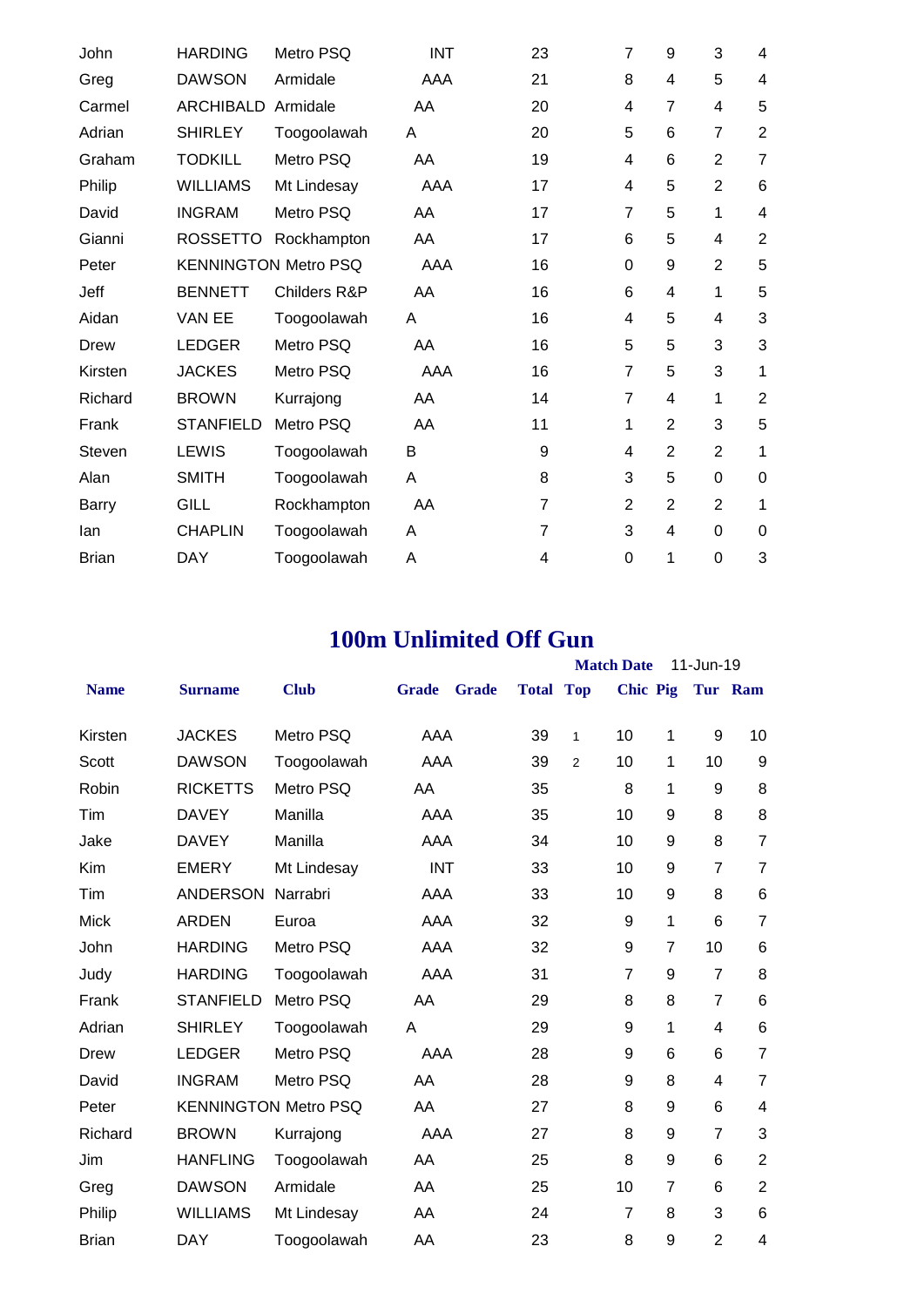| Jeff   | <b>BENNETT</b>  | Childers R&P | A  | 22 | 7 | 6 | 4 | 5        |
|--------|-----------------|--------------|----|----|---|---|---|----------|
| Gianni | <b>ROSSETTO</b> | Rockhampton  | A  | 21 | 6 | 7 | 3 | 5        |
| Terry  | ANDERSON        | Narrabri     | A  | 21 | 8 | 7 | 3 | 3        |
| Judith | <b>SCHMIDT</b>  | Toogoolawah  | AA | 19 | 3 | 8 | 3 | 5        |
| Aidan  | VAN EE          | Toogoolawah  | A  | 19 | 6 | 5 | 6 | 2        |
| Steven | <b>LEWIS</b>    | Toogoolawah  | В  | 16 | 4 | 8 | 3 | 1        |
| lan    | <b>CHAPLIN</b>  | Toogoolawah  | A  | 15 | 6 | 5 | 3 | 1        |
| Carmel | ARCHIBALD       | Armidale     | B  | 14 | 6 | 4 | 2 | 2        |
| Barry  | GILL            | Rockhampton  | В  | 8  | 1 | 4 | 1 | 2        |
| Alan   | <b>SMITH</b>    | Toogoolawah  | B  | 8  | 6 | 1 | 1 | $\Omega$ |

# **Field Pistol Production Off Gun**

|              |                             |              |              |              |                  | <b>Match Date</b> |                           | 11-Jun-19      |                           |
|--------------|-----------------------------|--------------|--------------|--------------|------------------|-------------------|---------------------------|----------------|---------------------------|
| <b>Name</b>  | <b>Surname</b>              | <b>Club</b>  | <b>Grade</b> | <b>Grade</b> | <b>Total Top</b> | <b>Chic Pig</b>   |                           |                | Tur Ram                   |
| Judy         | <b>HARDING</b>              | Toogoolawah  | <b>INT</b>   |              | 29               | 8                 | 8                         | $\overline{7}$ | 6                         |
| Tim          | <b>DAVEY</b>                | Manilla      | <b>INT</b>   |              | 27               | 10                | $\overline{7}$            | 4              | $6\phantom{1}6$           |
| Jake         | <b>DAVEY</b>                | Manilla      | AAA          |              | 26               | 6                 | 8                         | 3              | 9                         |
| <b>Mick</b>  | <b>ARDEN</b>                | Euroa        | <b>INT</b>   |              | 26               | 8                 | 6                         | 5              | $\overline{7}$            |
| Greg         | <b>DAWSON</b>               | Armidale     | AAA          |              | 26               | 6                 | 9                         | 6              | 5                         |
| Kim          | <b>EMERY</b>                | Mt Lindesay  | <b>INT</b>   |              | 26               | $\overline{7}$    | 9                         | 5              | 5                         |
| Scott        | <b>DAWSON</b>               | Toogoolawah  | <b>INT</b>   |              | 26               | 8                 | 8                         | 5              | 5                         |
| Jim          | <b>HANFLING</b>             | Toogoolawah  | AAA          |              | 25               | 8                 | 8                         | 3              | $\,6$                     |
| Kirsten      | <b>JACKES</b>               | Metro PSQ    | AA           |              | 25               | 8                 | 8                         | 6              | $\mathbf{3}$              |
| Peter        | <b>KENNINGTON Metro PSQ</b> |              | AAA          |              | 24               | $\overline{7}$    | $\overline{7}$            | 3              | $\overline{7}$            |
| <b>Terry</b> | ANDERSON Narrabri           |              | AAA          |              | 23               | $\overline{7}$    | 9                         | 4              | 3                         |
| <b>Barry</b> | <b>COOK</b>                 | Metro PSQ    | AAA          |              | 22               | 9                 | 4                         | 4              | 5                         |
| Tim          | <b>ANDERSON</b>             | Narrabri     | <b>INT</b>   |              | 22               | $\overline{7}$    | 8                         | 4              | 3                         |
| Philip       | <b>WILLIAMS</b>             | Mt Lindesay  | AAA          |              | 22               | 6                 | 8                         | 6              | $\overline{2}$            |
| Graham       | <b>TODKILL</b>              | Metro PSQ    | AAA          |              | 21               | $\overline{7}$    | $\overline{7}$            | $\overline{2}$ | 5                         |
| Michelle     | <b>CLARK</b>                | Metro PSQ    | AA           |              | 21               | 8                 | 6                         | 3              | $\overline{\mathbf{4}}$   |
| John         | <b>HARDING</b>              | Metro PSQ    | <b>INT</b>   |              | 20               | 5                 | 6                         | 4              | 5                         |
| Frank        | <b>STANFIELD</b>            | Metro PSQ    | AA           |              | 19               | 4                 | 7                         | $\overline{2}$ | $6\phantom{1}6$           |
| Steven       | <b>LEWIS Jnr</b>            | Toogoolawah  | AA           |              | 19               | 8                 | 4                         | 3              | $\overline{\mathbf{4}}$   |
| Gianni       | <b>ROSSETTO</b>             | Rockhampton  | AAA          |              | 18               | 6                 | 6                         | 1              | 5                         |
| Adrian       | <b>SHIRLEY</b>              | Toogoolawah  | AA           |              | 17               | $\overline{4}$    | 5                         | 3              | 5                         |
| Carmel       | ARCHIBALD Armidale          |              | AA           |              | 17               | 5                 | 6                         | 1              | 5                         |
| Barry        | <b>GILL</b>                 | Rockhampton  | AA           |              | 17               | $\overline{7}$    | 5                         | $\overline{2}$ | $\ensuremath{\mathsf{3}}$ |
| Jeff         | <b>BENNETT</b>              | Childers R&P | AA           |              | 15               | 4                 | 3                         | 4              | 4                         |
| lan          | <b>CHAPLIN</b>              | Toogoolawah  | A            |              | 14               | 9                 | $\ensuremath{\mathsf{3}}$ | $\pmb{0}$      | $\boldsymbol{2}$          |
| Richard      | <b>BLAYDEN</b>              | Metro PSQ    | <b>INT</b>   |              | 12               | 3                 | 5                         | 1              | $\sqrt{3}$                |
| Steven       | <b>LEWIS</b>                | Toogoolawah  | Α            |              | 12               | 4                 | 5                         | 1              | $\boldsymbol{2}$          |
| Wayne        | <b>FURLER</b>               | Toogoolawah  | Α            |              | 12               | 4                 | 4                         | 3              | 1                         |
| <b>Brian</b> | <b>DAY</b>                  | Toogoolawah  | Α            |              | 12               | 5                 | 4                         | $\overline{2}$ | 1                         |
| Alan         | <b>SMITH</b>                | Toogoolawah  | Α            |              | 12               | 4                 | 6                         | $\mathbf{1}$   | 1                         |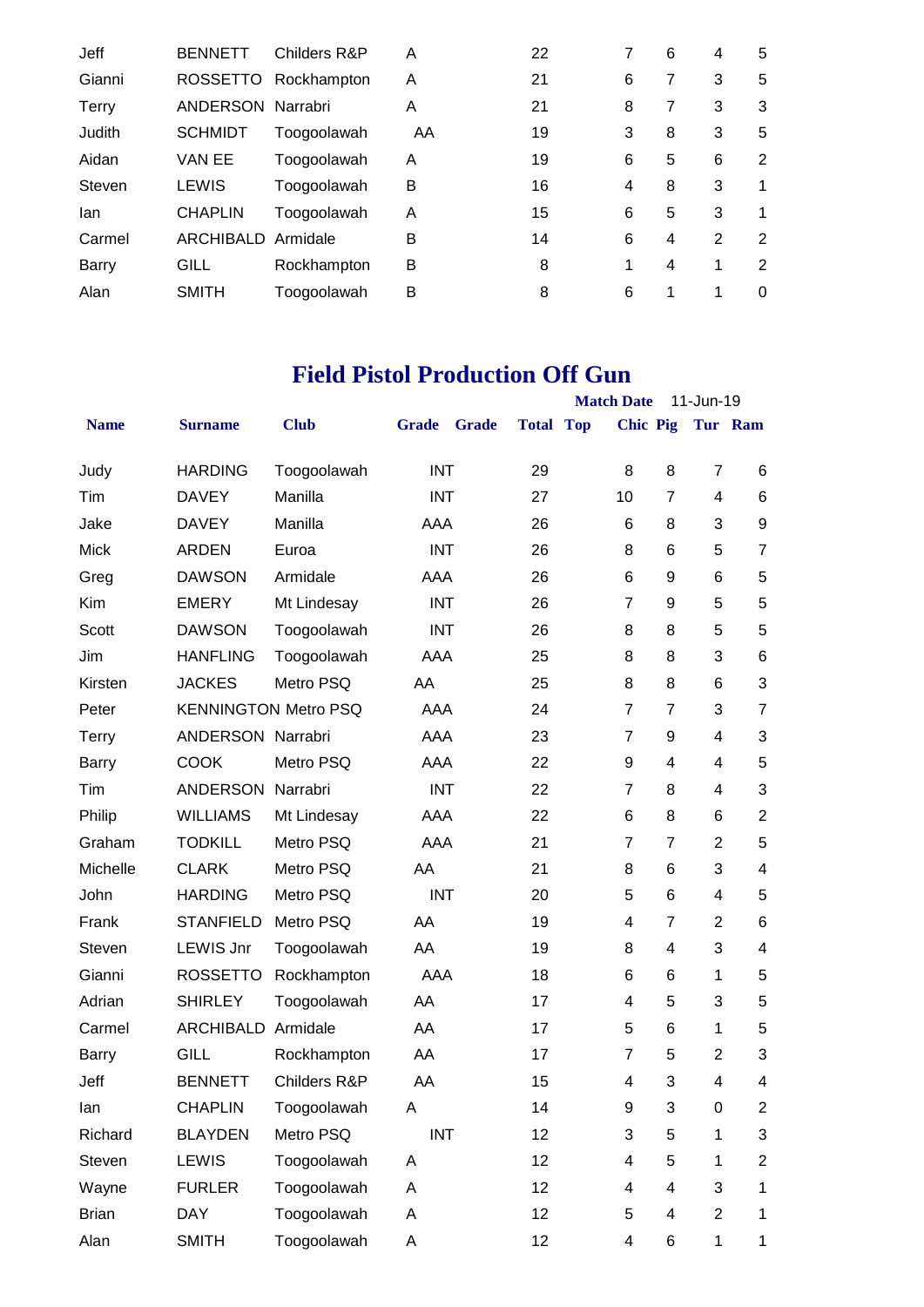| Drew | LEDGER Metro PSQ        | AA A | 12 5 4 3 0 |  |  |
|------|-------------------------|------|------------|--|--|
|      | Richard BROWN Kurrajong | AA A | 7 2 4 0 1  |  |  |

# **Field Pistol Any Sight Off Gun**

|              |                           |                             |              |              |                  |   | <b>Match Date</b> |                | 11-Jun-19               |                         |
|--------------|---------------------------|-----------------------------|--------------|--------------|------------------|---|-------------------|----------------|-------------------------|-------------------------|
| <b>Name</b>  | <b>Surname</b>            | <b>Club</b>                 | <b>Grade</b> | <b>Grade</b> | <b>Total Top</b> |   | <b>Chic Pig</b>   |                |                         | Tur Ram                 |
| Scott        | <b>DAWSON</b>             | Toogoolawah                 | AAA          |              | 35               | 1 | 10                | 9              | $\overline{7}$          | 9                       |
| Tim          | <b>DAVEY</b>              | Manilla                     | AAA          |              | 35               | 2 | 10                | 1              | $\overline{7}$          | 8                       |
| Jake         | <b>DAVEY</b>              | Manilla                     | AAA          |              | 35               | 3 | 10                | 1              | 8                       | $\overline{7}$          |
| Tim          | <b>ANDERSON Narrabri</b>  |                             | AAA          |              | 34               |   | 10                | 1              | 4                       | 10                      |
| <b>Terry</b> | ANDERSON Narrabri         |                             | AAA          |              | 32               |   | $\overline{7}$    | 8              | 9                       | 8                       |
| Kim          | <b>EMERY</b>              | Mt Lindesay                 | <b>INT</b>   |              | 30               |   | 10                | 1              | 5                       | 5                       |
| <b>Mick</b>  | <b>ARDEN</b>              | Euroa                       | AAA          |              | 29               |   | 8                 | 1              | 6                       | 5                       |
| Graham       | <b>TODKILL</b>            | Metro PSQ                   | AA           |              | 26               |   | 8                 | 8              | 4                       | 6                       |
| John         | <b>HARDING</b>            | Metro PSQ                   | AAA          |              | 26               |   | 8                 | 9              | 5                       | 4                       |
| Peter        |                           | <b>KENNINGTON Metro PSQ</b> | AAA          |              | 24               |   | 5                 | 1              | 5                       | 4                       |
| Carmel       | <b>ARCHIBALD Armidale</b> |                             | AA           |              | 24               |   | 8                 | $\overline{7}$ | 5                       | 4                       |
| Greg         | <b>DAWSON</b>             | Armidale                    | AAA          |              | 23               |   | $\overline{7}$    | 4              | 5                       | $\overline{7}$          |
| Judy         | <b>HARDING</b>            | Toogoolawah                 | AAA          |              | 23               |   | 6                 | 9              | 3                       | 5                       |
| <b>Drew</b>  | <b>LEDGER</b>             | Metro PSQ                   | AA           |              | 23               |   | 8                 | 7              | 4                       | 4                       |
| Philip       | <b>WILLIAMS</b>           | Mt Lindesay                 | AA           |              | 22               |   | $\overline{7}$    | 4              | 3                       | 8                       |
| Barry        | <b>COOK</b>               | Metro PSQ                   | AA           |              | 22               |   | 10                | $\overline{7}$ | $\overline{2}$          | 3                       |
| Adrian       | <b>SHIRLEY</b>            | Toogoolawah                 | Α            |              | 22               |   | 8                 | $\overline{7}$ | 5                       | $\overline{c}$          |
| lan          | <b>CHAPLIN</b>            | Toogoolawah                 | Α            |              | 21               |   | $\overline{7}$    | $\overline{7}$ | 6                       | 1                       |
| Kirsten      | <b>JACKES</b>             | Metro PSQ                   | AA           |              | 20               |   | 6                 | 6              | 3                       | 5                       |
| Gianni       | <b>ROSSETTO</b>           | Rockhampton                 | AA           |              | 20               |   | $\overline{2}$    | 8              | $\overline{7}$          | 3                       |
| Frank        | <b>STANFIELD</b>          | Metro PSQ                   | AA           |              | 19               |   | 5                 | 7              | 5                       | $\mathbf{2}$            |
| <b>Brian</b> | <b>DAY</b>                | Toogoolawah                 | В            |              | 18               |   | 4                 | 5              | 4                       | 5                       |
| Richard      | <b>BROWN</b>              | Kurrajong                   | AA           |              | 16               |   | $\overline{7}$    | 6              | 1                       | $\overline{c}$          |
| Wayne        | <b>FURLER</b>             | Toogoolawah                 | A            |              | 15               |   | 5                 | 6              | $\overline{2}$          | $\overline{2}$          |
| Alan         | <b>SMITH</b>              | Toogoolawah                 | Α            |              | 15               |   | 8                 | 6              | 0                       | 1                       |
| Barry        | <b>GILL</b>               | Rockhampton                 | А            |              | 12               |   | 4                 | 6              | 0                       | $\overline{\mathbf{c}}$ |
| Jeff         | <b>BENNETT</b>            | Childers R&P                | AA           |              | 11               |   | 4                 | 4              | $\overline{\mathbf{c}}$ | 1                       |
| Michelle     | <b>CLARK</b>              | Metro PSQ                   | A            |              | 11               |   | 4                 | 4              | $\overline{c}$          | 1                       |
| Steven       | <b>LEWIS</b>              | Toogoolawah                 | В            |              | 10               |   | 4                 | $\mathbf{2}$   | $\overline{c}$          | $\overline{2}$          |

### **100m Production**

|              |                |             | <b>Match Date</b><br>11-Jun-19 |    |                            |    |                    |    |          |     |  |  |
|--------------|----------------|-------------|--------------------------------|----|----------------------------|----|--------------------|----|----------|-----|--|--|
| <b>Name</b>  | <b>Surname</b> | <b>Club</b> | <b>Grade</b><br><b>Break</b>   |    | <b>Total</b><br><b>Off</b> |    | <b>Shoot Chick</b> |    | Pig Turk | Ram |  |  |
| <b>Grade</b> | <b>INT</b>     |             |                                |    |                            |    |                    |    |          |     |  |  |
| Kim          | <b>EMERY</b>   | Mt Lindesay |                                | 40 |                            | 10 | 10                 | 10 | 10       |     |  |  |
| Scott        | <b>DAWSON</b>  | Toogoolawah |                                | 40 | 2                          | 10 | 10                 | 10 | 10       |     |  |  |
| Mick         | <b>ARDEN</b>   | Euroa       |                                | 40 | 3                          | 10 | 10                 | 10 | 10       |     |  |  |
| Jake         | <b>DAVEY</b>   | Manilla     |                                | 39 |                            | 10 | 10                 | 9  | 10       |     |  |  |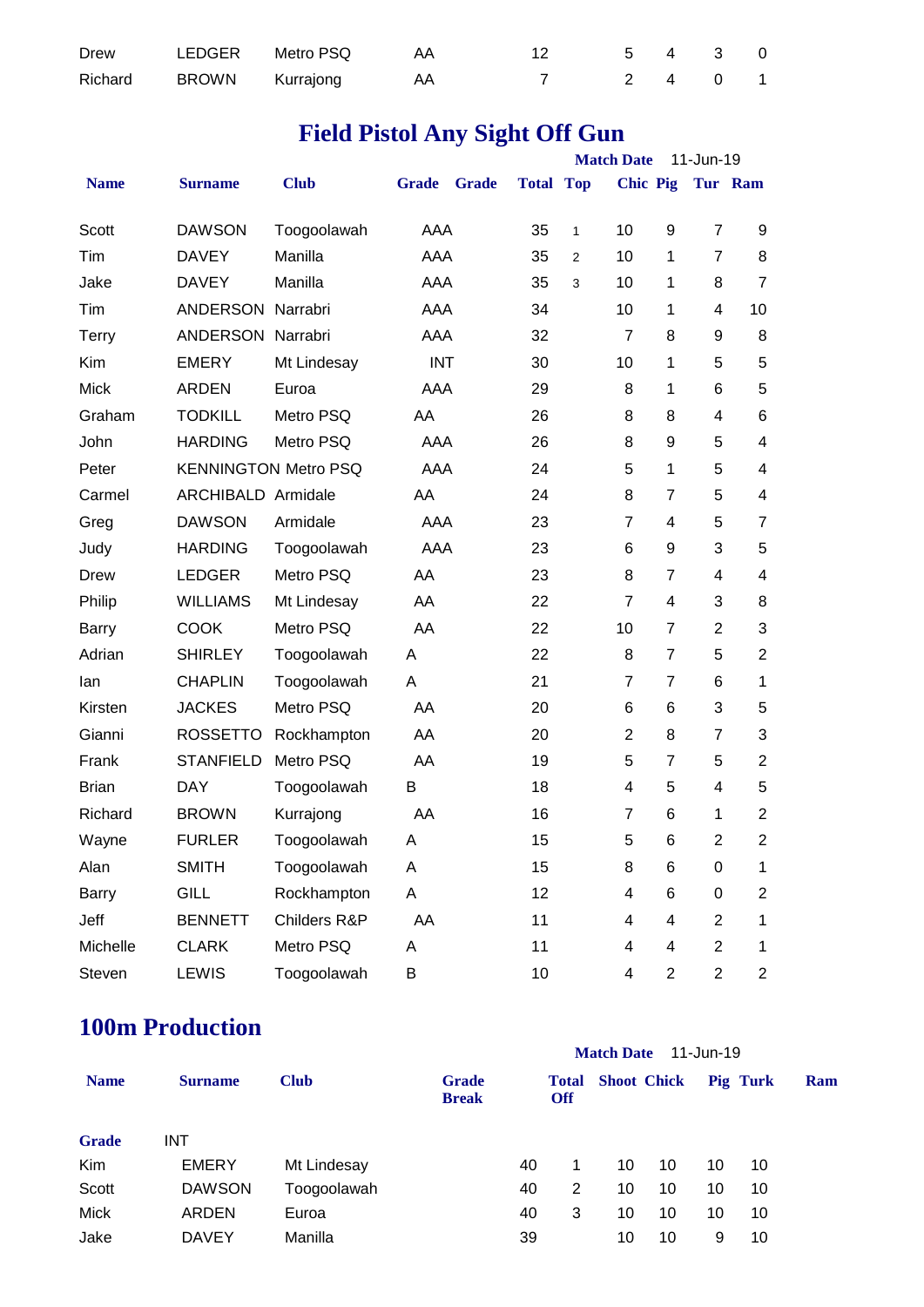| Judy         |            | <b>HARDING</b>              | Toogoolawah  | 39 | 10 | 10              | 10                      | 9                       |
|--------------|------------|-----------------------------|--------------|----|----|-----------------|-------------------------|-------------------------|
| Richard      |            | <b>BLAYDEN</b>              | Metro PSQ    | 38 | 10 | 9               | 10                      | 9                       |
| Tim          |            | <b>DAVEY</b>                | Manilla      | 38 | 10 | 10              | 9                       | 9                       |
| Tim          |            | <b>ANDERSON</b>             | Narrabri     | 37 | 10 | 10              | 9                       | 8                       |
| Richard      |            | <b>BROWN</b>                | Kurrajong    | 37 | 10 | 10              | 9                       | 8                       |
| Kirsten      |            | <b>JACKES</b>               | Metro PSQ    | 36 | 10 | 9               | 9                       | 8                       |
| John         |            | <b>HARDING</b>              | Metro PSQ    | 34 | 10 | $\overline{7}$  | 8                       | $\boldsymbol{9}$        |
| <b>Grade</b> | <b>AAA</b> |                             |              |    |    |                 |                         |                         |
| Greg         |            | <b>DAWSON</b>               | Armidale     | 38 | 8  | 10              | 10                      | 10                      |
| David        |            | <b>INGRAM</b>               | Metro PSQ    | 36 | 10 | 9               | 9                       | 8                       |
| Jim          |            | <b>HANFLING</b>             | Toogoolawah  | 35 | 8  | 9               | 9                       | 9                       |
| Philip       |            | <b>WILLIAMS</b>             | Mt Lindesay  | 35 | 10 | 10              | 8                       | $\overline{7}$          |
| <b>Drew</b>  |            | <b>LEDGER</b>               | Metro PSQ    | 34 | 9  | 10              | 8                       | $\overline{7}$          |
| Peter        |            | <b>KENNINGTON Metro PSQ</b> |              | 30 | 10 | 10              | 6                       | 4                       |
| <b>Terry</b> |            | <b>ANDERSON</b>             | Narrabri     | 28 | 9  | 8               | 6                       | 5                       |
| Steven       |            | LEWIS                       | Toogoolawah  | 18 | 10 | 10              | 8                       | $\overline{7}$          |
|              |            |                             |              |    |    |                 |                         |                         |
| <b>Grade</b> | AA         |                             |              |    |    |                 |                         |                         |
| Gianni       |            | <b>ROSSETTO</b>             | Rockhampton  | 35 | 9  | 10              | 6                       | 10                      |
| Steven       |            | <b>LEWIS Jnr</b>            | Toogoolawah  | 35 | 10 | 10              | 8                       | $\overline{7}$          |
| Robin        |            | <b>RICKETTS</b>             | Metro PSQ    | 34 | 10 | 9               | 6                       | 9                       |
| <b>Brian</b> |            | <b>DAY</b>                  | Toogoolawah  | 34 | 9  | 10              | 8                       | $\overline{7}$          |
| Adrian       |            | <b>SHIRLEY</b>              | Toogoolawah  | 32 | 10 | 8               | 6                       | 8                       |
| Carmel       |            | <b>ARCHIBALD</b>            | Armidale     | 31 | 8  | 9               | 5                       | $\boldsymbol{9}$        |
| Frank        |            | <b>STANFIELD</b>            | Metro PSQ    | 29 | 10 | 9               | 3                       | $\overline{7}$          |
| Graham       |            | <b>TODKILL</b>              | Metro PSQ    | 24 | 6  | 8               | 3                       | $\overline{7}$          |
| <b>Barry</b> |            | <b>GILL</b>                 | Rockhampton  | 24 | 8  | $\overline{7}$  | 4                       | 5                       |
| Aidan        |            | VAN EE                      | Toogoolawah  | 22 | 9  | 6               | 3                       | 4                       |
| lan          |            | <b>CHAPLIN</b>              | Toogoolawah  | 20 | 9  | $6\phantom{1}6$ | 3                       | $\overline{2}$          |
| Jeff         |            | <b>BENNETT</b>              | Childers R&P | 17 | 6  | 5               | 4                       | $\overline{\mathbf{c}}$ |
| Judith       |            | <b>SCHMIDT</b>              | Toogoolawah  | 14 | 1  | 3               | $\overline{\mathbf{4}}$ | $\,6$                   |
| <b>Grade</b> | A          |                             |              |    |    |                 |                         |                         |

### **100m Revolver**

|                 |             | <b>Match Date</b><br>11-Jun-19 |                            |    |                    |    |          |  |  |  |
|-----------------|-------------|--------------------------------|----------------------------|----|--------------------|----|----------|--|--|--|
| <b>Surname</b>  | <b>Club</b> | <b>Grade</b><br><b>Break</b>   | <b>Total</b><br><b>Off</b> |    |                    |    | Ram      |  |  |  |
| <b>INT</b>      |             |                                |                            |    |                    |    |          |  |  |  |
| <b>DAWSON</b>   | Toogoolawah | 40                             | 10                         | 10 | 10                 | 10 |          |  |  |  |
| <b>ARDEN</b>    | Euroa       | 39                             | 10                         | 10 | 9                  | 10 |          |  |  |  |
| <b>ANDERSON</b> | Narrabri    | 37                             | 10                         | 10 | 10                 | 7  |          |  |  |  |
| <b>EMERY</b>    | Mt Lindesay | 36                             | 10                         | 10 | 8                  | 8  |          |  |  |  |
| <b>JACKES</b>   | Metro PSQ   | 36                             | 10                         | 10 | 10                 | 6  |          |  |  |  |
| <b>BROWN</b>    | Kurrajong   | 35                             | 10                         | 10 | 6                  | 9  |          |  |  |  |
| <b>HARDING</b>  | Toogoolawah | 35                             | 9                          | 10 | 10                 | 6  |          |  |  |  |
| <b>HARDING</b>  | Metro PSQ   | 30                             | 10                         | 8  | 6                  | 6  |          |  |  |  |
|                 |             |                                |                            |    | <b>Shoot</b> Chick |    | Pig Turk |  |  |  |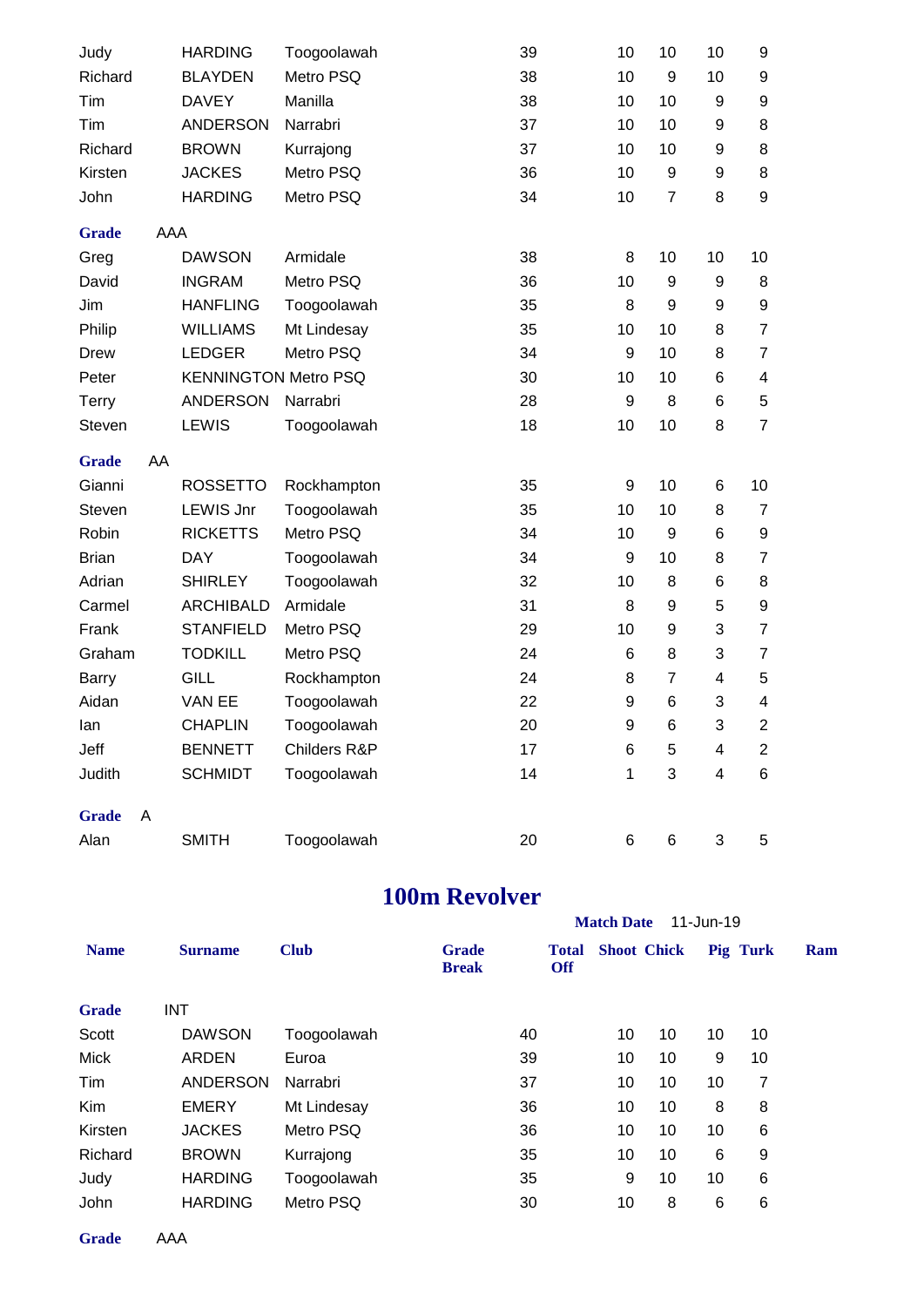| Jake         |    | <b>DAVEY</b>                | Manilla      | 36 | 10 | 10             | 9              | $\overline{7}$ |
|--------------|----|-----------------------------|--------------|----|----|----------------|----------------|----------------|
| Tim          |    | <b>DAVEY</b>                | Manilla      | 35 | 10 | 10             | $\overline{7}$ | 8              |
| Philip       |    | <b>WILLIAMS</b>             | Mt Lindesay  | 33 | 8  | 10             | 7              | 8              |
| Peter        |    | <b>KENNINGTON Metro PSQ</b> |              | 33 | 9  | 10             | 8              | 6              |
| Jim          |    | <b>HANFLING</b>             | Toogoolawah  | 31 | 10 | 9              | 9              | 3              |
| <b>Drew</b>  |    | <b>LEDGER</b>               | Metro PSQ    | 30 | 9  | 8              | 6              | $\overline{7}$ |
| Judith       |    | <b>SCHMIDT</b>              | Toogoolawah  | 26 | 8  | 9              | 3              | 6              |
| Terry        |    | <b>ANDERSON</b>             | Narrabri     | 25 | 8  | 9              | 5              | 3              |
| David        |    | <b>INGRAM</b>               | Metro PSQ    | 23 | 10 | $\overline{7}$ | 3              | 3              |
| <b>Grade</b> | AA |                             |              |    |    |                |                |                |
| Greg         |    | <b>DAWSON</b>               | Armidale     | 32 | 9  | $\overline{7}$ | 8              | 8              |
| Steven       |    | <b>LEWIS Jnr</b>            | Toogoolawah  | 30 | 9  | 8              | 6              | $\overline{7}$ |
| <b>Brian</b> |    | <b>DAY</b>                  | Toogoolawah  | 30 | 9  | 9              | 7              | 5              |
| Aidan        |    | VAN EE                      | Toogoolawah  | 29 | 8  | 10             | 5              | 6              |
| Gianni       |    | <b>ROSSETTO</b>             | Rockhampton  | 28 | 7  | 10             | 5              | 6              |
| Frank        |    | <b>STANFIELD</b>            | Metro PSQ    | 28 | 9  | 8              | $\overline{7}$ | 4              |
| lan          |    | <b>CHAPLIN</b>              | Toogoolawah  | 28 | 10 | 9              | 6              | 3              |
| Robin        |    | <b>RICKETTS</b>             | Metro PSQ    | 26 | 6  | 10             | 5              | 5              |
| Adrian       |    | <b>SHIRLEY</b>              | Toogoolawah  | 26 | 9  | 10             | 4              | 3              |
| <b>Barry</b> |    | <b>GILL</b>                 | Rockhampton  | 22 | 9  | 6              | 3              | 4              |
| Jeff         |    | <b>BENNETT</b>              | Childers R&P | 17 | 5  | 6              | $\overline{2}$ | 4              |
| Alan         |    | <b>SMITH</b>                | Toogoolawah  | 13 | 5  | 5              | $\mathbf 0$    | 3              |
| <b>Grade</b> | A  |                             |              |    |    |                |                |                |
| Carmel       |    | <b>ARCHIBALD</b>            | Armidale     | 17 | 6  | 5              | 5              | $\mathbf 1$    |
| <b>Grade</b> | B  |                             |              |    |    |                |                |                |
| Steven       |    | <b>LEWIS</b>                | Toogoolawah  | 21 | 6  | $\overline{7}$ | 3              | 5              |

# **100m Standing**

|              |                 |                             |                              | <b>Match Date</b>          | 11-Jun-19          |                  |                |                |     |
|--------------|-----------------|-----------------------------|------------------------------|----------------------------|--------------------|------------------|----------------|----------------|-----|
| <b>Name</b>  | <b>Surname</b>  | <b>Club</b>                 | <b>Grade</b><br><b>Break</b> | <b>Total</b><br><b>Off</b> | <b>Shoot Chick</b> |                  | Pig Turk       |                | Ram |
| <b>Grade</b> | <b>INT</b>      |                             |                              |                            |                    |                  |                |                |     |
| Jake         | <b>DAVEY</b>    | Manilla                     |                              | 34                         | 10                 | $\boldsymbol{9}$ | 9              | 6              |     |
| Tim          | <b>DAVEY</b>    | Manilla                     |                              | 31                         | 7                  | 9                | $\overline{7}$ | 8              |     |
| Judy         | <b>HARDING</b>  | Toogoolawah                 |                              | 29                         | 9                  | 8                | 5              | 7              |     |
| Scott        | <b>DAWSON</b>   | Toogoolawah                 |                              | 27                         | 7                  | $\overline{7}$   | 6              | $\overline{7}$ |     |
| Tim          | <b>ANDERSON</b> | Narrabri                    |                              | 26                         | 7                  | 8                | 5              | 6              |     |
| Kim          | <b>EMERY</b>    | Mt Lindesay                 |                              | 26                         | 9                  | 8                | 3              | 6              |     |
| Jim          | <b>HANFLING</b> | Toogoolawah                 |                              | 26                         | 10                 | 9                | 4              | 3              |     |
| <b>Mick</b>  | ARDEN           | Euroa                       |                              | 25                         | 6                  | 9                | 6              | 4              |     |
| John         | <b>HARDING</b>  | Metro PSQ                   |                              | 23                         | $\overline{7}$     | 9                | 3              | 4              |     |
| <b>Grade</b> | AAA             |                             |                              |                            |                    |                  |                |                |     |
| <b>Terry</b> | <b>ANDERSON</b> | Narrabri                    |                              | 26                         | 9                  | 8                | 5              | 4              |     |
| Greg         | <b>DAWSON</b>   | Armidale                    |                              | 21                         | 8                  | 4                | 5              | 4              |     |
| Philip       | <b>WILLIAMS</b> | Mt Lindesay                 |                              | 17                         | 4                  | 5                | $\overline{2}$ | 6              |     |
| Peter        |                 | <b>KENNINGTON Metro PSQ</b> |                              | 16                         | $\mathbf 0$        | 9                | $\overline{2}$ | 5              |     |
| Kirsten      | <b>JACKES</b>   | Metro PSQ                   |                              | 16                         | 7                  | 5                | 3              | 1              |     |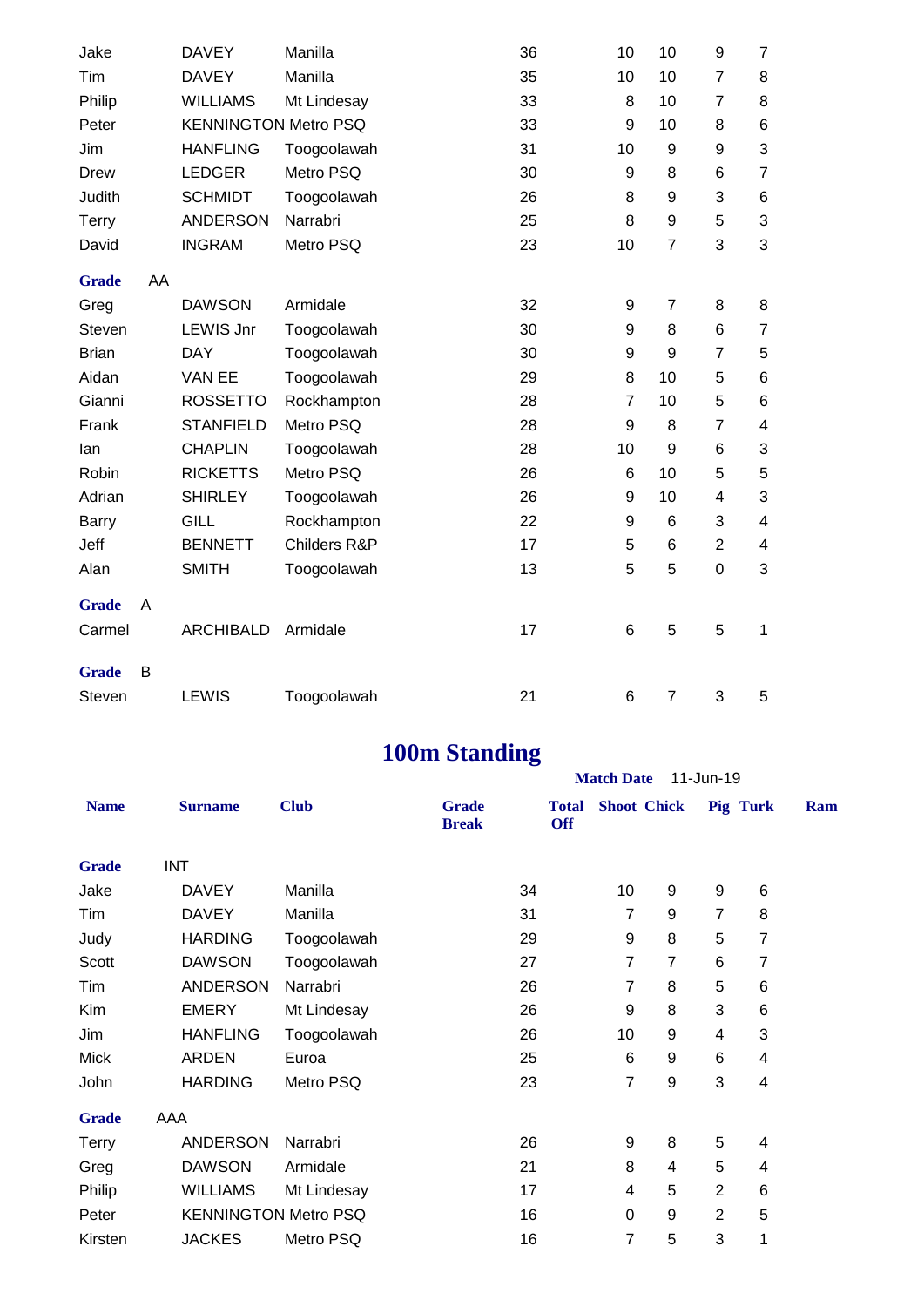| <b>Grade</b> | AA |                  |              |                |                |                |                |                |
|--------------|----|------------------|--------------|----------------|----------------|----------------|----------------|----------------|
| Carmel       |    | <b>ARCHIBALD</b> | Armidale     | 20             | 4              | 7              | 4              | 5              |
| Graham       |    | <b>TODKILL</b>   | Metro PSQ    | 19             | 4              | 6              | $\overline{2}$ | $\overline{7}$ |
| David        |    | <b>INGRAM</b>    | Metro PSQ    | 17             | 7              | 5              | 1              | 4              |
| Gianni       |    | <b>ROSSETTO</b>  | Rockhampton  | 17             | 6              | 5              | 4              | $\overline{2}$ |
| Jeff         |    | <b>BENNETT</b>   | Childers R&P | 16             | 6              | 4              | 1              | 5              |
| <b>Drew</b>  |    | <b>LEDGER</b>    | Metro PSQ    | 16             | 5              | 5              | 3              | 3              |
| Richard      |    | <b>BROWN</b>     | Kurrajong    | 14             | 7              | 4              | 1              | $\overline{2}$ |
| Frank        |    | <b>STANFIELD</b> | Metro PSQ    | 11             | 1              | $\overline{2}$ | 3              | 5              |
| Barry        |    | GILL             | Rockhampton  | $\overline{7}$ | $\overline{2}$ | $\overline{2}$ | $\overline{2}$ | 1              |
| <b>Grade</b> | A  |                  |              |                |                |                |                |                |
| Adrian       |    | <b>SHIRLEY</b>   | Toogoolawah  | 20             | 5              | 6              | 7              | 2              |
| Aidan        |    | VAN EE           | Toogoolawah  | 16             | 4              | 5              | 4              | 3              |
| Alan         |    | <b>SMITH</b>     | Toogoolawah  | 8              | 3              | 5              | 0              | 0              |
| lan          |    | <b>CHAPLIN</b>   | Toogoolawah  | $\overline{7}$ | 3              | 4              | 0              | 0              |
| <b>Brian</b> |    | <b>DAY</b>       | Toogoolawah  | 4              | 0              | 1              | 0              | 3              |
| <b>Grade</b> | B  |                  |              |                |                |                |                |                |
| Steven       |    | <b>LEWIS</b>     | Toogoolawah  | 9              | 4              | $\overline{2}$ | 2              | 1              |

## **100m Unlimited**

| <b>100m Unlimited</b>          |                  |                             |                              |    |                            |                    |                  |                         |                |     |  |
|--------------------------------|------------------|-----------------------------|------------------------------|----|----------------------------|--------------------|------------------|-------------------------|----------------|-----|--|
| <b>Match Date</b><br>11-Jun-19 |                  |                             |                              |    |                            |                    |                  |                         |                |     |  |
| <b>Name</b>                    | <b>Surname</b>   | <b>Club</b>                 | <b>Grade</b><br><b>Break</b> |    | <b>Total</b><br><b>Off</b> | <b>Shoot</b> Chick |                  |                         | Pig Turk       | Ram |  |
| <b>Grade</b>                   | <b>INT</b>       |                             |                              |    |                            |                    |                  |                         |                |     |  |
| Kim                            | <b>EMERY</b>     | Mt Lindesay                 |                              | 33 |                            | 10                 | $\boldsymbol{9}$ | $\overline{7}$          | $\overline{7}$ |     |  |
| <b>Grade</b>                   | AAA              |                             |                              |    |                            |                    |                  |                         |                |     |  |
| Kirsten                        | <b>JACKES</b>    | Metro PSQ                   |                              | 39 | 1                          | 10                 | 10               | 9                       | 10             |     |  |
| Scott                          | <b>DAWSON</b>    | Toogoolawah                 |                              | 39 | $\overline{2}$             | 10                 | 10               | 10                      | 9              |     |  |
| Tim                            | <b>DAVEY</b>     | Manilla                     |                              | 35 |                            | 10                 | 9                | 8                       | $\bf 8$        |     |  |
| Jake                           | <b>DAVEY</b>     | Manilla                     |                              | 34 |                            | 10                 | 9                | 8                       | $\overline{7}$ |     |  |
| Tim                            | <b>ANDERSON</b>  | Narrabri                    |                              | 33 |                            | 10                 | $\boldsymbol{9}$ | 8                       | $\,6$          |     |  |
| <b>Mick</b>                    | <b>ARDEN</b>     | Euroa                       |                              | 32 |                            | 9                  | 10               | $6\phantom{1}$          | $\overline{7}$ |     |  |
| John                           | <b>HARDING</b>   | Metro PSQ                   |                              | 32 |                            | 9                  | $\overline{7}$   | 10                      | $\,6$          |     |  |
| Judy                           | <b>HARDING</b>   | Toogoolawah                 |                              | 31 |                            | $\overline{7}$     | 9                | $\overline{7}$          | 8              |     |  |
| <b>Drew</b>                    | <b>LEDGER</b>    | Metro PSQ                   |                              | 28 |                            | 9                  | 6                | 6                       | $\overline{7}$ |     |  |
| Richard                        | <b>BROWN</b>     | Kurrajong                   |                              | 27 |                            | 8                  | 9                | $\overline{7}$          | 3              |     |  |
| <b>Grade</b>                   | AA               |                             |                              |    |                            |                    |                  |                         |                |     |  |
| Robin                          | <b>RICKETTS</b>  | Metro PSQ                   |                              | 35 |                            | 8                  | 10               | 9                       | 8              |     |  |
| Frank                          | <b>STANFIELD</b> | Metro PSQ                   |                              | 29 |                            | 8                  | 8                | $\overline{7}$          | 6              |     |  |
| David                          | <b>INGRAM</b>    | Metro PSQ                   |                              | 28 |                            | 9                  | 8                | $\overline{\mathbf{4}}$ | $\overline{7}$ |     |  |
| Peter                          |                  | <b>KENNINGTON Metro PSQ</b> |                              | 27 |                            | 8                  | 9                | 6                       | $\overline{4}$ |     |  |
| Jim                            | <b>HANFLING</b>  | Toogoolawah                 |                              | 25 |                            | 8                  | $\boldsymbol{9}$ | $6\phantom{1}6$         | $\overline{2}$ |     |  |
| Greg                           | <b>DAWSON</b>    | Armidale                    |                              | 25 |                            | 10                 | $\overline{7}$   | 6                       | $\overline{2}$ |     |  |
| Philip                         | <b>WILLIAMS</b>  | Mt Lindesay                 |                              | 24 |                            | $\overline{7}$     | 8                | 3                       | $\,6$          |     |  |
| <b>Brian</b>                   | <b>DAY</b>       | Toogoolawah                 |                              | 23 |                            | 8                  | 9                | $\overline{2}$          | $\overline{4}$ |     |  |
| Judith                         | <b>SCHMIDT</b>   | Toogoolawah                 |                              | 19 |                            | 3                  | 8                | 3                       | 5              |     |  |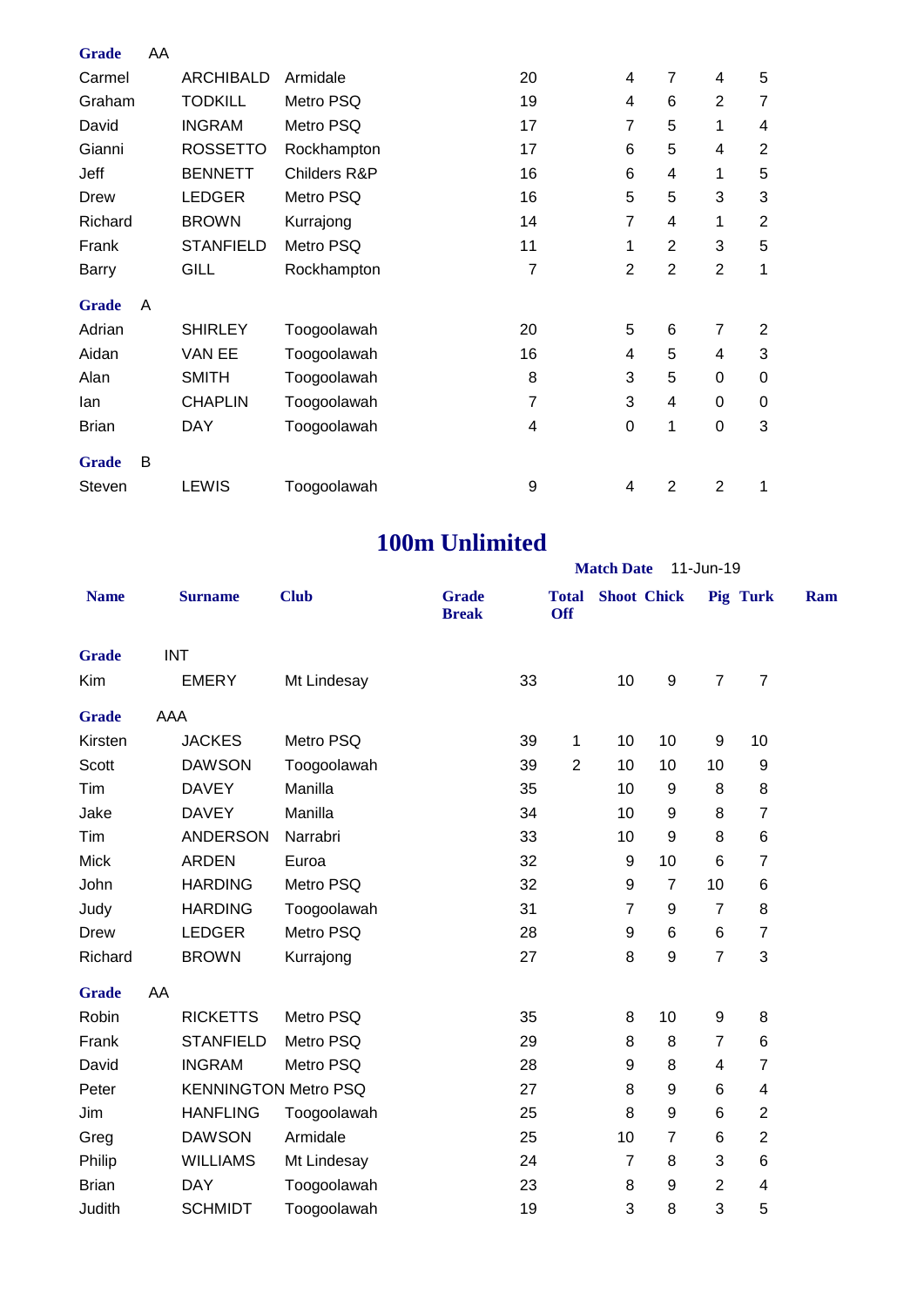| <b>Grade</b> | A |                  |              |    |   |    |                |                |
|--------------|---|------------------|--------------|----|---|----|----------------|----------------|
| Adrian       |   | <b>SHIRLEY</b>   | Toogoolawah  | 29 | 9 | 10 | 4              | 6              |
| Jeff         |   | <b>BENNETT</b>   | Childers R&P | 22 | 7 | 6  | 4              | 5              |
| Gianni       |   | <b>ROSSETTO</b>  | Rockhampton  | 21 | 6 | 7  | 3              | 5              |
| Terry        |   | <b>ANDERSON</b>  | Narrabri     | 21 | 8 | 7  | 3              | 3              |
| Aidan        |   | <b>VAN EE</b>    | Toogoolawah  | 19 | 6 | 5  | 6              | $\overline{2}$ |
| lan          |   | <b>CHAPLIN</b>   | Toogoolawah  | 15 | 6 | 5  | 3              | 1              |
| <b>Grade</b> | B |                  |              |    |   |    |                |                |
| Steven       |   | LEWIS            | Toogoolawah  | 16 | 4 | 8  | 3              | 1              |
| Carmel       |   | <b>ARCHIBALD</b> | Armidale     | 14 | 6 | 4  | $\overline{2}$ | 2              |
| Barry        |   | GILL             | Rockhampton  | 8  | 1 | 4  | 1              | $\overline{2}$ |

### **Field Pistol Production**

|              | <b>Match Date</b><br>11-Jun-19 |                             |              |                              |                |                            |                    |                 |                 |                         |     |
|--------------|--------------------------------|-----------------------------|--------------|------------------------------|----------------|----------------------------|--------------------|-----------------|-----------------|-------------------------|-----|
| <b>Name</b>  |                                | <b>Surname</b>              | <b>Club</b>  | <b>Grade</b><br><b>Break</b> |                | <b>Total</b><br><b>Off</b> | <b>Shoot Chick</b> |                 |                 | <b>Pig Turk</b>         | Ram |
| <b>Grade</b> |                                | <b>INT</b>                  |              |                              |                |                            |                    |                 |                 |                         |     |
| Judy         |                                | <b>HARDING</b>              | Toogoolawah  |                              | 29             |                            | 8                  | 8               | $\overline{7}$  | 6                       |     |
| Tim          |                                | <b>DAVEY</b>                | Manilla      |                              | 27             |                            | 10                 | $\overline{7}$  | $\overline{4}$  | 6                       |     |
| <b>Mick</b>  |                                | <b>ARDEN</b>                | Euroa        |                              | 26             |                            | 8                  | $\,6$           | 5               | $\overline{7}$          |     |
| Kim          |                                | <b>EMERY</b>                | Mt Lindesay  |                              | 26             |                            | $\overline{7}$     | 9               | 5               | 5                       |     |
| Scott        |                                | <b>DAWSON</b>               | Toogoolawah  |                              | 26             |                            | 8                  | 8               | 5               | 5                       |     |
| Tim          |                                | <b>ANDERSON</b>             | Narrabri     |                              | 22             |                            | $\overline{7}$     | 8               | $\overline{4}$  | 3                       |     |
| John         |                                | <b>HARDING</b>              | Metro PSQ    |                              | 20             |                            | 5                  | 6               | 4               | 5                       |     |
| Richard      |                                | <b>BLAYDEN</b>              | Metro PSQ    |                              | 12             |                            | 3                  | 5               | 1               | 3                       |     |
| <b>Grade</b> | AAA                            |                             |              |                              |                |                            |                    |                 |                 |                         |     |
| Jake         |                                | <b>DAVEY</b>                | Manilla      |                              | 26             |                            | 6                  | 8               | 3               | $\boldsymbol{9}$        |     |
| Greg         |                                | <b>DAWSON</b>               | Armidale     |                              | 26             |                            | 6                  | 9               | $6\phantom{1}6$ | 5                       |     |
| Jim          |                                | <b>HANFLING</b>             | Toogoolawah  |                              | 25             |                            | 8                  | 8               | 3               | 6                       |     |
| Peter        |                                | <b>KENNINGTON Metro PSQ</b> |              |                              | 24             |                            | $\overline{7}$     | $\overline{7}$  | 3               | $\overline{7}$          |     |
| <b>Terry</b> |                                | <b>ANDERSON</b>             | Narrabri     |                              | 23             |                            | $\overline{7}$     | 9               | $\overline{4}$  | 3                       |     |
| <b>Barry</b> |                                | <b>COOK</b>                 | Metro PSQ    |                              | 22             |                            | 9                  | 4               | 4               | 5                       |     |
| Philip       |                                | <b>WILLIAMS</b>             | Mt Lindesay  |                              | 22             |                            | 6                  | 8               | 6               | $\overline{2}$          |     |
| Graham       |                                | <b>TODKILL</b>              | Metro PSQ    |                              | 21             |                            | $\overline{7}$     | $\overline{7}$  | $\overline{2}$  | 5                       |     |
| Gianni       |                                | <b>ROSSETTO</b>             | Rockhampton  |                              | 18             |                            | $6\phantom{1}6$    | $6\phantom{1}6$ | 1               | 5                       |     |
| <b>Grade</b> | AA                             |                             |              |                              |                |                            |                    |                 |                 |                         |     |
| Kirsten      |                                | <b>JACKES</b>               | Metro PSQ    |                              | 25             |                            | 8                  | 8               | 6               | 3                       |     |
| Michelle     |                                | <b>CLARK</b>                | Metro PSQ    |                              | 21             |                            | 8                  | $\,6$           | 3               | 4                       |     |
| Frank        |                                | <b>STANFIELD</b>            | Metro PSQ    |                              | 19             |                            | 4                  | $\overline{7}$  | $\overline{2}$  | 6                       |     |
| Steven       |                                | <b>LEWIS Jnr</b>            | Toogoolawah  |                              | 19             |                            | 8                  | 4               | 3               | $\overline{\mathbf{4}}$ |     |
| Adrian       |                                | <b>SHIRLEY</b>              | Toogoolawah  |                              | 17             |                            | 4                  | 5               | 3               | 5                       |     |
| Carmel       |                                | <b>ARCHIBALD</b>            | Armidale     |                              | 17             |                            | 5                  | 6               | 1               | 5                       |     |
| Barry        |                                | <b>GILL</b>                 | Rockhampton  |                              | 17             |                            | $\overline{7}$     | 5               | $\overline{2}$  | 3                       |     |
| Jeff         |                                | <b>BENNETT</b>              | Childers R&P |                              | 15             |                            | 4                  | 3               | 4               | 4                       |     |
| Drew         |                                | <b>LEDGER</b>               | Metro PSQ    |                              | 12             |                            | 5                  | 4               | 3               | $\mathbf 0$             |     |
| Richard      |                                | <b>BROWN</b>                | Kurrajong    |                              | $\overline{7}$ |                            | $\overline{2}$     | 4               | 0               | 1                       |     |